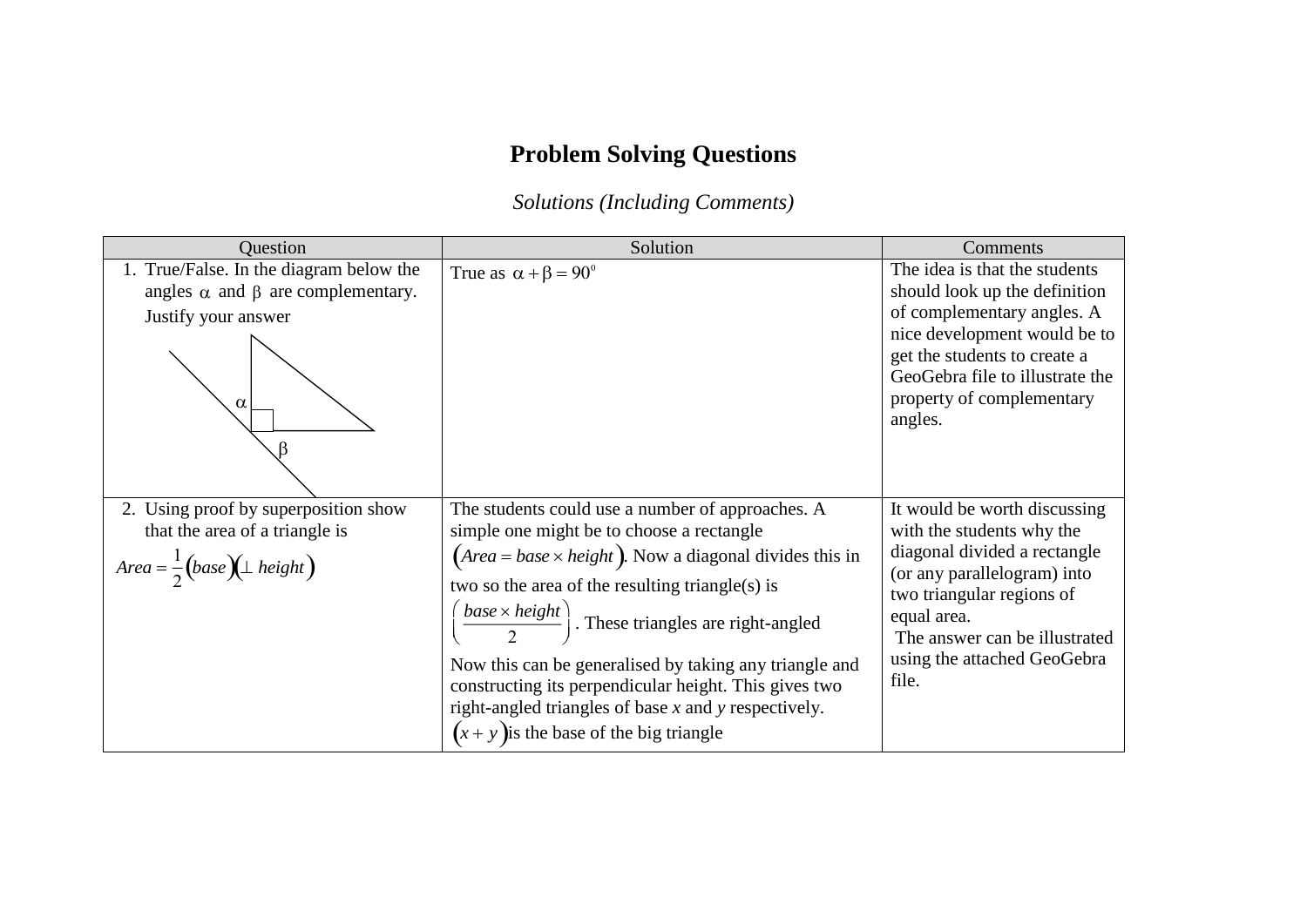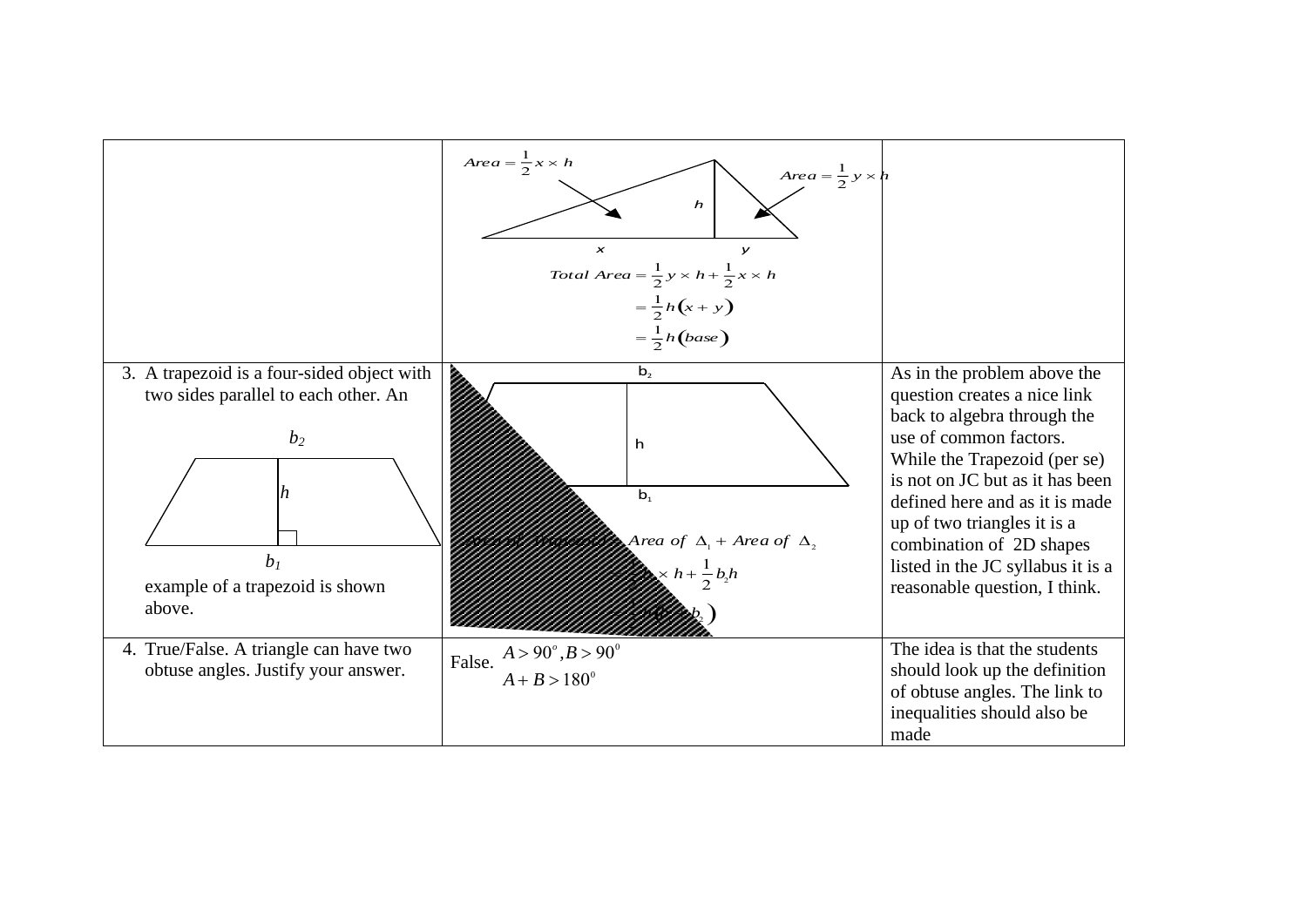| 5. In the diagram below find the measure<br>of the angle $\alpha$ if AB = AC and AE =<br>$CE = BC$<br>β<br>$\alpha$ | $\alpha + \beta + \beta = 180^\circ$<br>$\beta = 2\alpha$<br>$5\alpha = 180^\circ$<br>$\alpha = 36^\circ$                                                                         | Ask the students do they<br>think that the answer is<br>reasonable. Check out using<br>an accurate drawing and a<br>protractor and then use<br>GeoGebra.                                                    |
|---------------------------------------------------------------------------------------------------------------------|-----------------------------------------------------------------------------------------------------------------------------------------------------------------------------------|-------------------------------------------------------------------------------------------------------------------------------------------------------------------------------------------------------------|
| 6. If the length of a rectangle is halved<br>and the width is tripled how is the<br>area of the rectangle affected? | Original area is $A_1 = xy$ , the new area is given by<br>$A_2 = \frac{x}{2} \times 3y$<br>$\frac{3xy}{2}$<br>6<br>$=\frac{3A_{1}}{2}$<br>The area is reduced by a factor of 1.3. | This addresses the concept of<br>proportional reasoning The<br>students should also be asked<br>to consider the effect of<br>increasing the length is<br>increased by two and the<br>wide reduced by three. |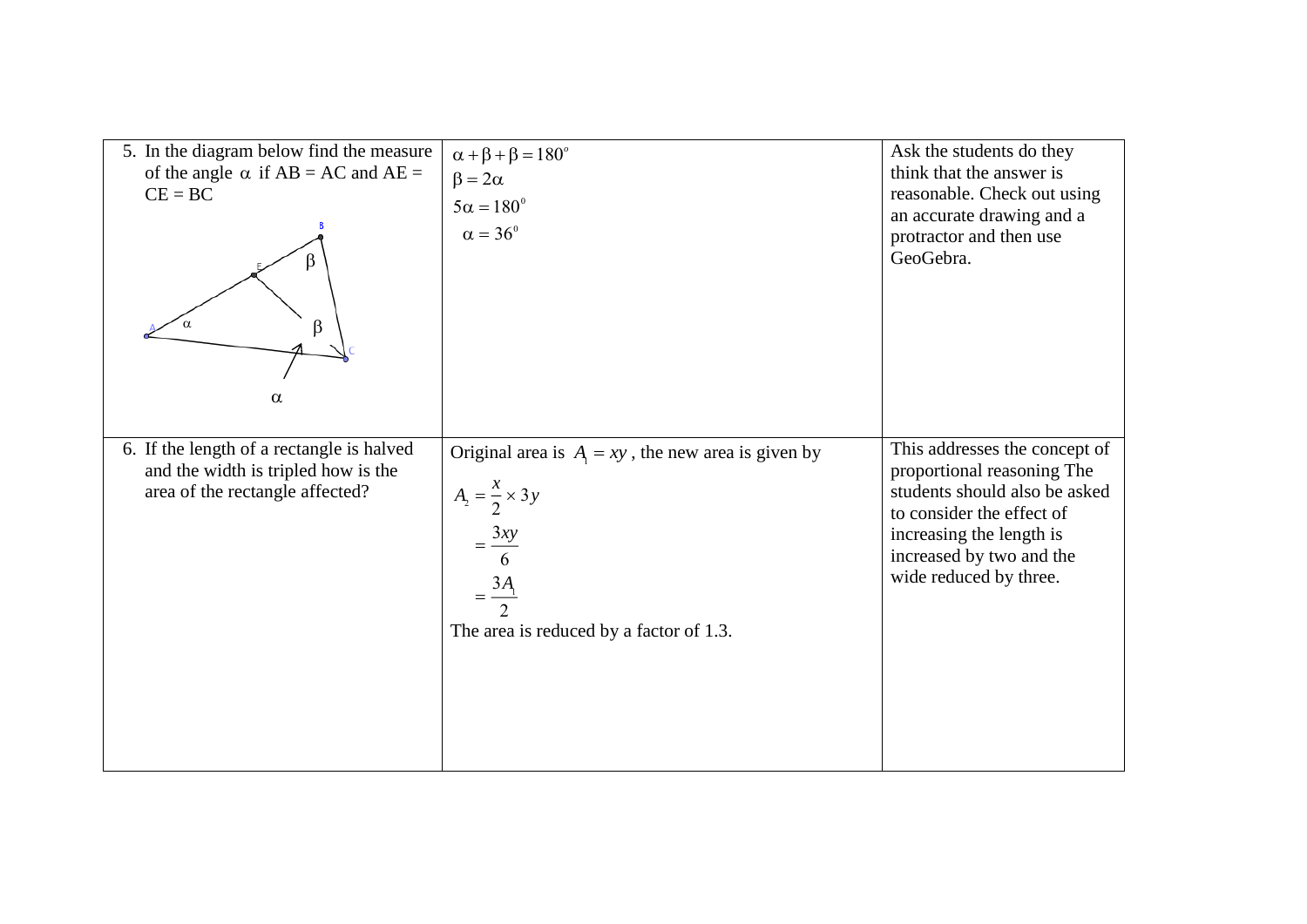| 7. A mathematics test has 25 questions.<br>Four points are given for each correct<br>answer1 point is deducted for each<br>incorrect answer. If Brad answered all<br>questions and scored 35. How many<br>questions did he answer <i>incorrectly</i> ? | Say the student answers $x$ questions correctly and $y$<br>incorrectly. Then: $x + y = 25$ and $4x - y = 35$ . Etc                       | Most students would use trial<br>and error here. So use this<br>opportunity to get them to<br>structure their trial and error<br>in an orderly fashion by<br>making out a table such as<br>Points<br>V<br>$\chi$<br>25<br>4(25)<br>$\Omega$<br>24<br>$4(24) + 1(1)$<br>$\overline{2}$<br>23<br>$4(23) + 1(2)$<br>Etc. |
|--------------------------------------------------------------------------------------------------------------------------------------------------------------------------------------------------------------------------------------------------------|------------------------------------------------------------------------------------------------------------------------------------------|-----------------------------------------------------------------------------------------------------------------------------------------------------------------------------------------------------------------------------------------------------------------------------------------------------------------------|
| 8. A playground has 3 entrances, each<br>equally likely to be used. What is the<br>probability that two children entering<br>the playground will use the same<br>entrance?                                                                             | Each child has three choices and so the probability that<br>both use the same entrance is $\frac{1}{3} \times \frac{1}{3} = \frac{1}{9}$ | Ask the students how this<br>question could be made more<br>complicated. Such as, if there<br>were more entrances or<br>finding the probability of<br>them entering using different<br>entrances                                                                                                                      |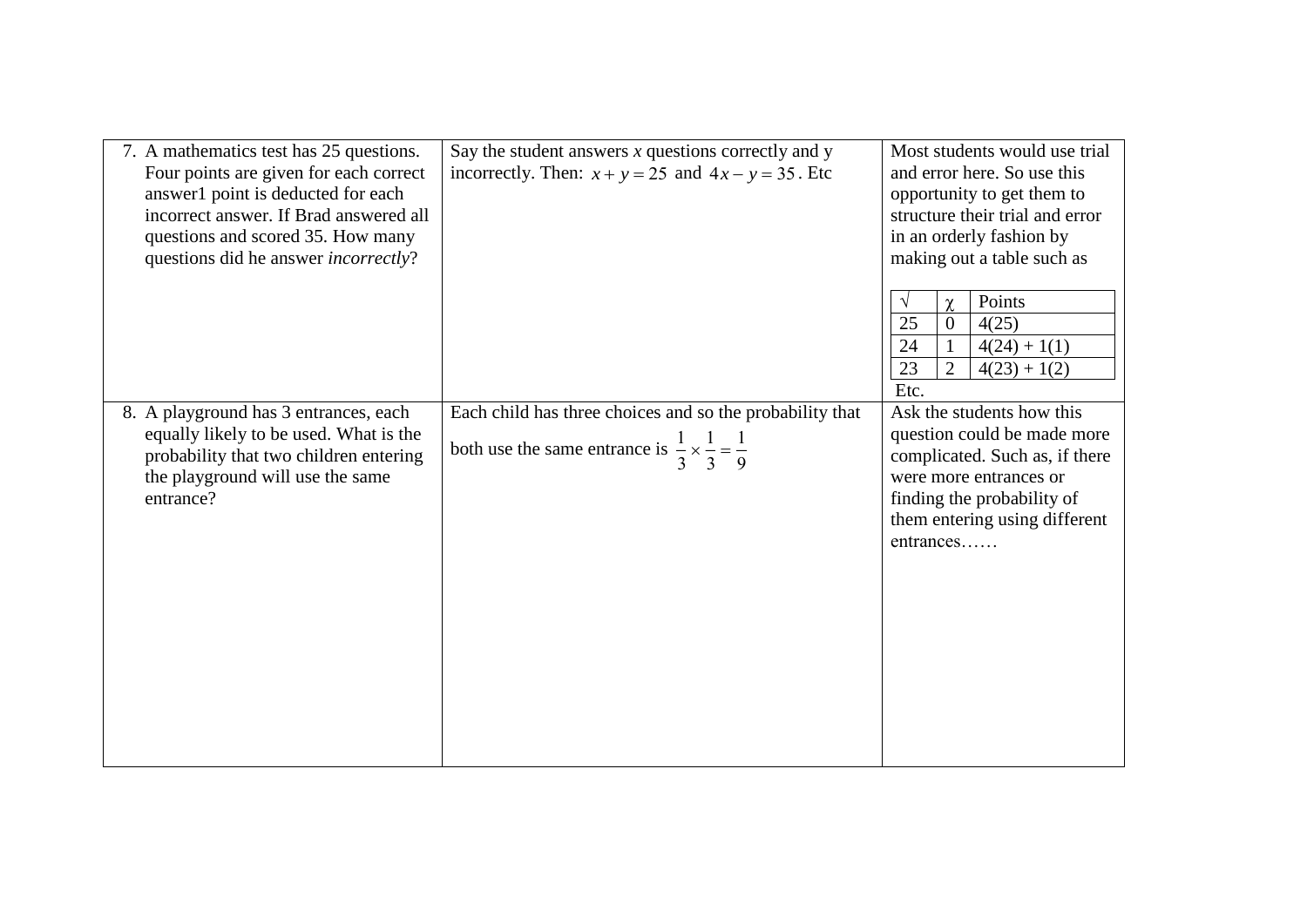| 9. The yearly change in the yield of milk | Say the farm produces 100 units to begin with and                                     | It might be best, to begin    |
|-------------------------------------------|---------------------------------------------------------------------------------------|-------------------------------|
| on a dairy farm over four consecutive     | assuming that the percentage change is 10% each time.                                 | with, to deal with particular |
| years was as follows: An increase of      | At the end of year 1 The yield = 110 and at the end of                                | values of x (say $10\%$ )     |
| $x\%$ in each of the first two years,     | year 2,                                                                               |                               |
| followed by a decrease of $x\%$ in each   |                                                                                       |                               |
| of the next two years. Assuming that      | <i>Yield</i> = 110 + $\left(\frac{10}{100} \times 110\right)$                         |                               |
| at least some milk was produced           |                                                                                       |                               |
| during the period described what has      | $= 121$ units                                                                         |                               |
| happened to the yield of milk from the    |                                                                                       |                               |
| beginning of the four-year period to      | <i>Yield</i> = 121 – $\left(\frac{10}{100} \times 121\right)$<br>At the end of year 3 |                               |
| the end?                                  |                                                                                       |                               |
|                                           | $= 108.9$ units                                                                       |                               |
|                                           | <i>Yield</i> = 108.9 $-{\frac{10}{100}} \times 108.9$                                 |                               |
|                                           | At the end of year 4                                                                  |                               |
|                                           | $= 98.01$ units                                                                       |                               |
|                                           |                                                                                       |                               |
|                                           | The yield falls by 1.99% or $0.199 \times 10\%$ or more                               |                               |
|                                           | generally $0.199 \times x\%$                                                          |                               |
|                                           |                                                                                       |                               |
|                                           |                                                                                       |                               |
|                                           |                                                                                       |                               |
|                                           |                                                                                       |                               |
|                                           |                                                                                       |                               |
|                                           |                                                                                       |                               |
|                                           |                                                                                       |                               |
|                                           |                                                                                       |                               |
|                                           |                                                                                       |                               |
|                                           |                                                                                       |                               |
|                                           |                                                                                       |                               |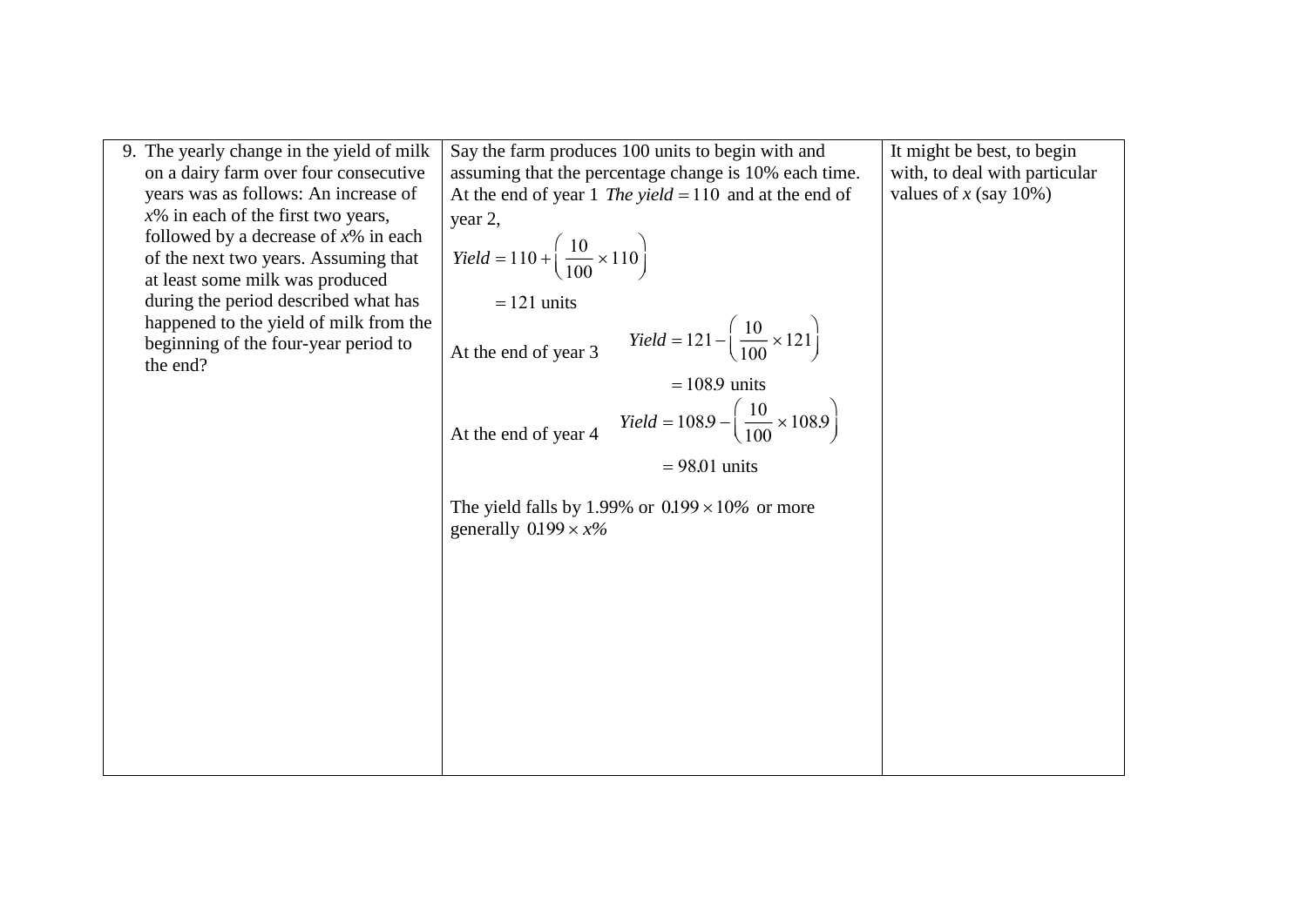| 10. If the radius of a circle is decreased<br>from 5 cm to 3 cm, by what<br>percentage is (a) its circumference<br>and (b) its area decreased                                                                                                                                  | The original circle has circumference (C) given by<br>$C = 2\pi \times 5 = 10\pi$ , therefore the new circumference (D)<br>is $D = 2\pi \times 3 = 6\pi$ . Percentage decrease:<br>$\frac{4\pi}{10\pi}$ × 100 = 40%<br>The original circle has area (A), given by<br>$A = \pi \times 5^2 = 25\pi$ . The area of the new circle (B) is<br>given by $B = \pi \times 3^2 = 9\pi$ . Percentage decrease<br>$\frac{16\pi}{25\pi}$ × 100 = 64% | A better approach is to use<br>proportional reasoning. As the<br>circumference increases in<br>proportion to the radius, if the<br>radius falls by two fifths the<br>circumference falls by two fifths or<br>forty percent<br>A better approach is to use<br>proportional reasoning. As the Area<br>increases in proportion to the<br>square of the radius. if the radius<br>falls by two fifths the<br>circumference falls by two fifths<br>squared The ratio of the areas will<br>be nine is to twenty five and so the<br>area of the new circle is 36% of the<br>original area. The area falls by<br>64% |
|--------------------------------------------------------------------------------------------------------------------------------------------------------------------------------------------------------------------------------------------------------------------------------|------------------------------------------------------------------------------------------------------------------------------------------------------------------------------------------------------------------------------------------------------------------------------------------------------------------------------------------------------------------------------------------------------------------------------------------|-------------------------------------------------------------------------------------------------------------------------------------------------------------------------------------------------------------------------------------------------------------------------------------------------------------------------------------------------------------------------------------------------------------------------------------------------------------------------------------------------------------------------------------------------------------------------------------------------------------|
| 11. A pile of gold dust is divided among<br>three prospectors. Calamity Jane and<br>Wild Bill get $\frac{2}{5}$ and $\frac{1}{4}$ of the dust<br>respectively. Bobby "Nugget" Smith<br>gets the remaining 14 grams. How<br>many grams does Calamity and Wild<br>Bill each get? | Bobby gets $\frac{13}{20}$ of the total (x). Now<br>$\frac{13}{20}x = 14$<br>$x = \frac{20 \times 14}{13}$ grams<br>Jane gets $\frac{2}{5} \left( \frac{20 \times 14}{13} \right)$ grams. Wild bill gets the rest.                                                                                                                                                                                                                       | It works better if Bobby gets 14<br>grams. I'd suggest you use 14 in<br>class                                                                                                                                                                                                                                                                                                                                                                                                                                                                                                                               |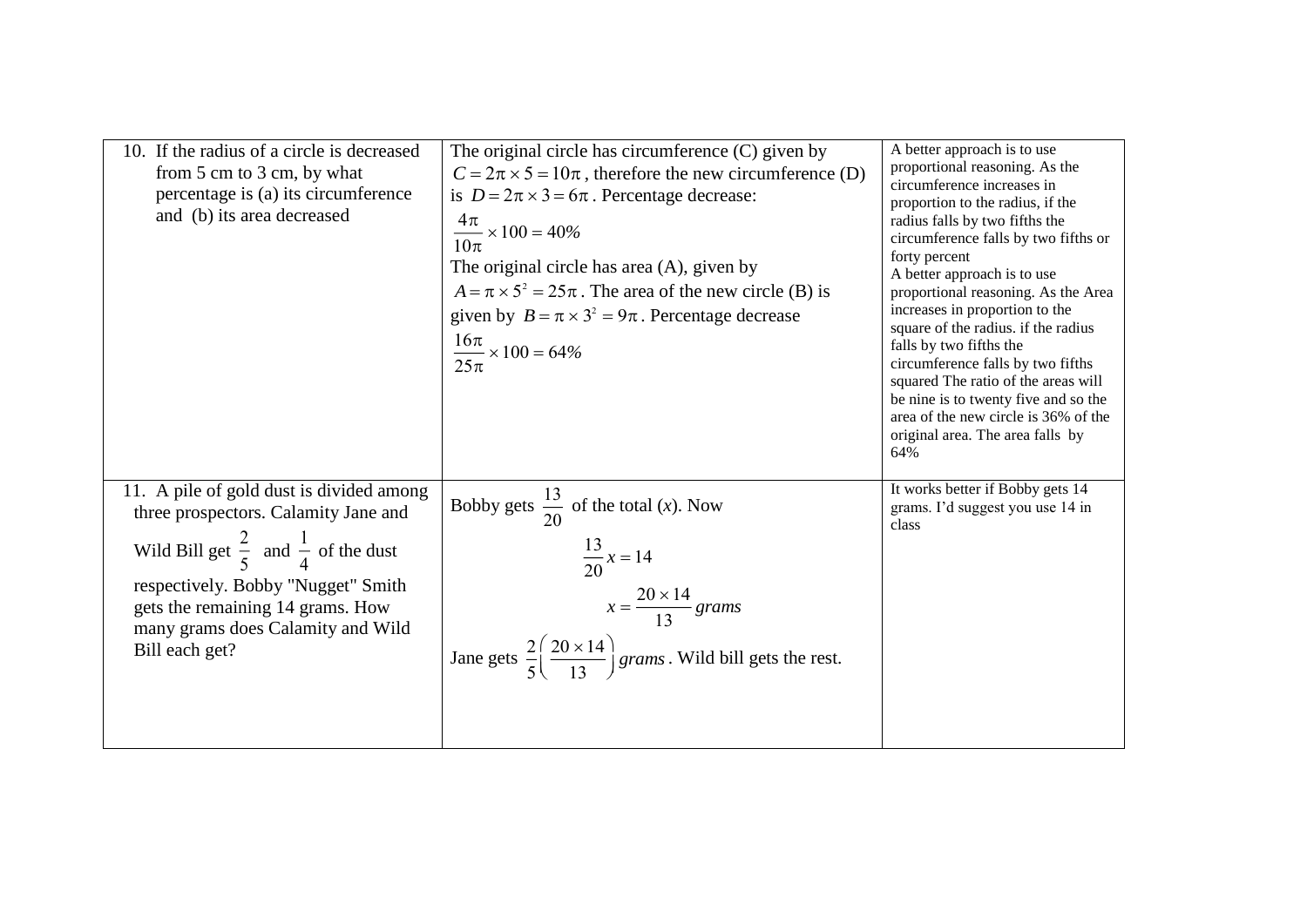| 12. Which of the following must be an<br>even integer?<br>a. The average of two even<br>integers<br>b. The average of two prime<br>numbers<br>c. The average of two perfect<br>squares<br>d. The average of two multiples of<br>4<br>e. The average of three<br>consecutive integers<br>Explain your reasoning or show a counter<br>example in each case | (a) May not be even-use a counter example $\frac{4+6}{2} = 5$<br>(b) May not be even-use a counter example $\frac{2+3}{2} = \frac{5}{2}$<br>(c) May not be even-use a counter example: $9+16$ is<br>odd, for example, and the answer follows<br>(d) Must be even:- Now we need to solve this in general.<br>The sum of two multiples of four must look like<br>$4n + 4m$ where m and n are positive integers. Therefore<br>$\frac{4m+4n}{2} = \frac{2(2m+2n)}{2}$ , which is even<br>$= 2m + 2n$<br>(e) Not necessarily even use a counter example | (a) This problem offers a nice<br>opportunity to look at general<br>principles: The sum of two even<br>numbers looks like $2m+2q$<br>where $m$ and $q$ are positive integers.<br>The average is then<br>$\frac{2m+2q}{2} = \frac{2(m+q)}{2}$<br>and we<br>$= m + q$<br>don't' know anything about $m + q$<br>Note: The purpose of these<br>questions is to get the students to<br>see the power of the counter<br>example. If an hypothesis fails once<br>it is sufficient reason to discard it.<br>On the other hand if one wants to<br>prove something true in general a<br>rigorous treatment is required<br>(e) This is worth exploring further,<br>as the students might explore any<br>other properties of the sum of three<br>consecutive integers |
|----------------------------------------------------------------------------------------------------------------------------------------------------------------------------------------------------------------------------------------------------------------------------------------------------------------------------------------------------------|----------------------------------------------------------------------------------------------------------------------------------------------------------------------------------------------------------------------------------------------------------------------------------------------------------------------------------------------------------------------------------------------------------------------------------------------------------------------------------------------------------------------------------------------------|-----------------------------------------------------------------------------------------------------------------------------------------------------------------------------------------------------------------------------------------------------------------------------------------------------------------------------------------------------------------------------------------------------------------------------------------------------------------------------------------------------------------------------------------------------------------------------------------------------------------------------------------------------------------------------------------------------------------------------------------------------------|
|----------------------------------------------------------------------------------------------------------------------------------------------------------------------------------------------------------------------------------------------------------------------------------------------------------------------------------------------------------|----------------------------------------------------------------------------------------------------------------------------------------------------------------------------------------------------------------------------------------------------------------------------------------------------------------------------------------------------------------------------------------------------------------------------------------------------------------------------------------------------------------------------------------------------|-----------------------------------------------------------------------------------------------------------------------------------------------------------------------------------------------------------------------------------------------------------------------------------------------------------------------------------------------------------------------------------------------------------------------------------------------------------------------------------------------------------------------------------------------------------------------------------------------------------------------------------------------------------------------------------------------------------------------------------------------------------|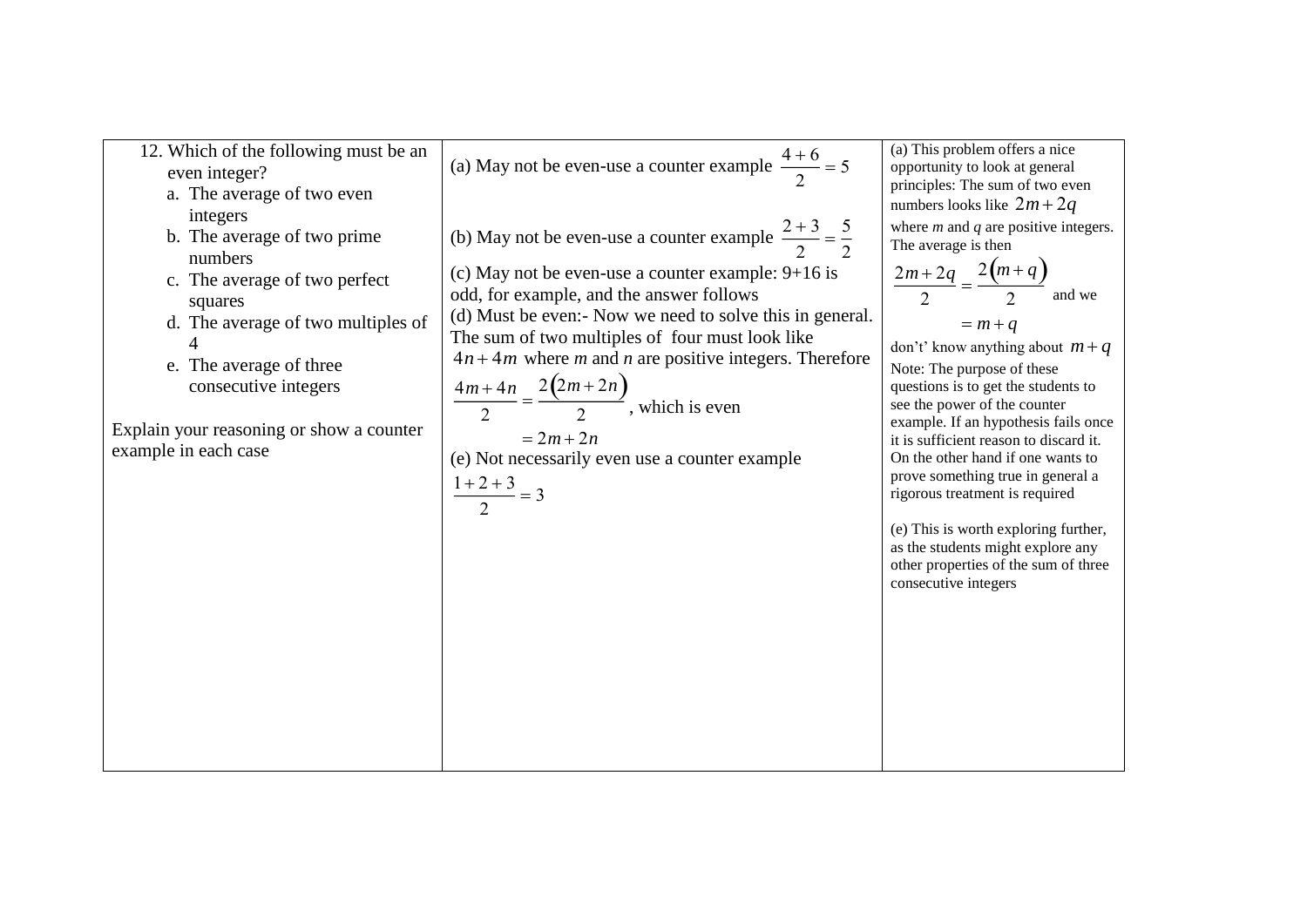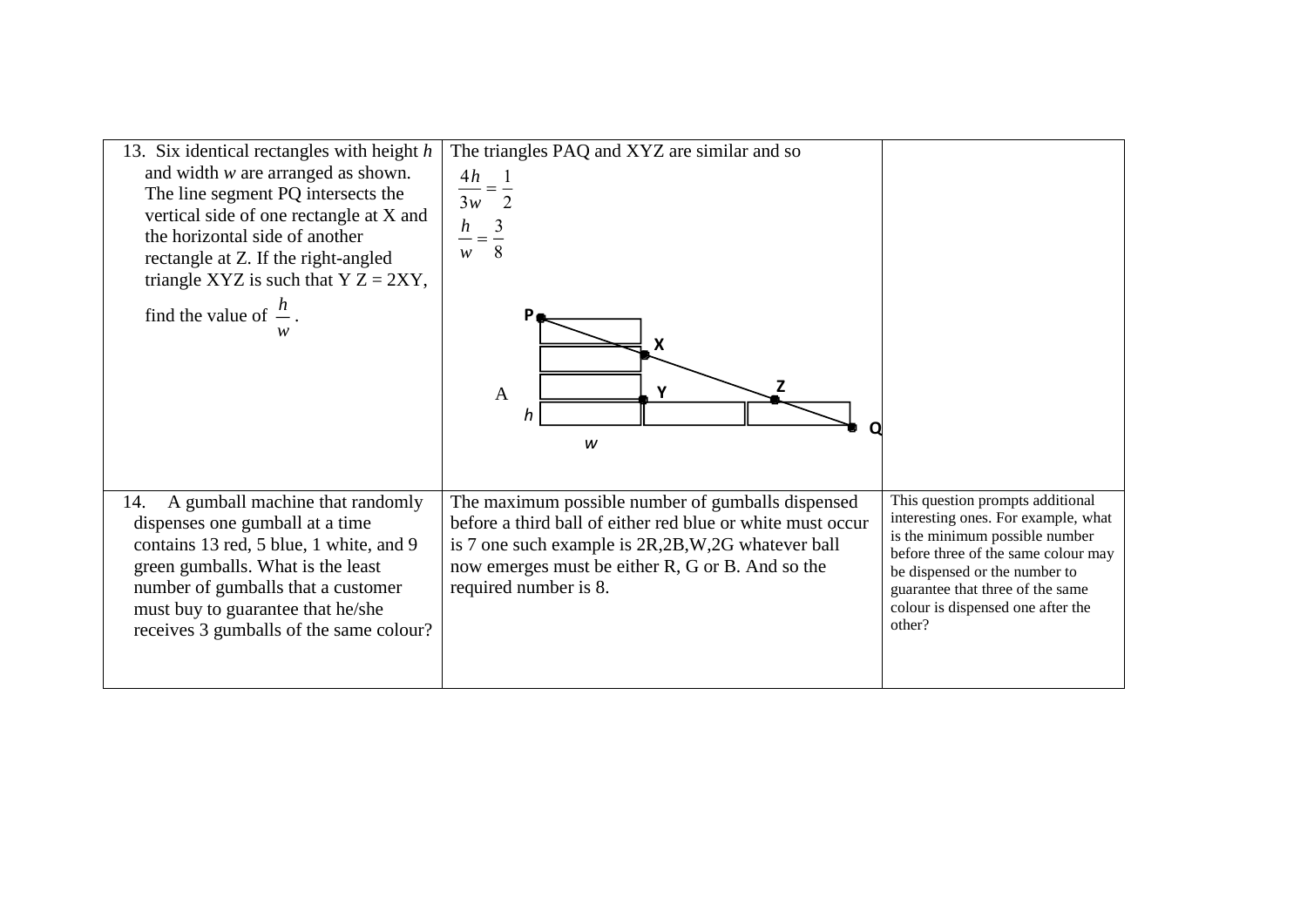| 15. In the diagram, the two circles are<br>centred at O. Point S is on the larger<br>circle. Point $Q$ is the point of<br>intersection of OS and the smaller<br>circle. Line segment PR is a chord of<br>the larger circle and touches (that is, is<br>tangent to) the smaller circle at Q. Note<br>that OS is the perpendicular bisector of<br>PR. If $PR = 12$ and $QS = 4$ , find the<br>length of the radius of the larger circle. | 6<br>$\Omega$<br>P<br>R<br>4<br>S                                                                                                                                                                           | The key ideas here are:-<br>(a) A diameter at right angles<br>to a chord bisects the<br>chord<br>(b) The use of Pythagoras<br>having recognised that<br>[OS] and [OR] are radii                                                                                                  |
|----------------------------------------------------------------------------------------------------------------------------------------------------------------------------------------------------------------------------------------------------------------------------------------------------------------------------------------------------------------------------------------------------------------------------------------|-------------------------------------------------------------------------------------------------------------------------------------------------------------------------------------------------------------|----------------------------------------------------------------------------------------------------------------------------------------------------------------------------------------------------------------------------------------------------------------------------------|
|                                                                                                                                                                                                                                                                                                                                                                                                                                        | We can see that $r = x + 4$ and $x^2 + 36 = r^2$ and so<br>$(x+4)^2 = x^2 + 36$<br>$x^2 + 8x + 16 = x^2 + 36$<br>$r = 4 + \frac{5}{2}$<br>= $\frac{13}{2}$<br>$8x = 20$<br>$x = \frac{20}{8} = \frac{5}{2}$ |                                                                                                                                                                                                                                                                                  |
| 16. A palindrome is a positive integer<br>that is the same when read forwards or<br>backwards. For example, 545 and<br>1331 are both palindromes. Find the<br>difference between the smallest and<br>largest three-digit palindromes.                                                                                                                                                                                                  | The smallest three-digit palindrome is 101, the largest is<br>999                                                                                                                                           | The problem provided interesting<br>opportunities for conversations<br>around what are the features of a<br>three-digit number (it can't begin<br>with 0, for example) and around the<br>total number of both three digit<br>numbers and palindromic three<br>digit numbers etc. |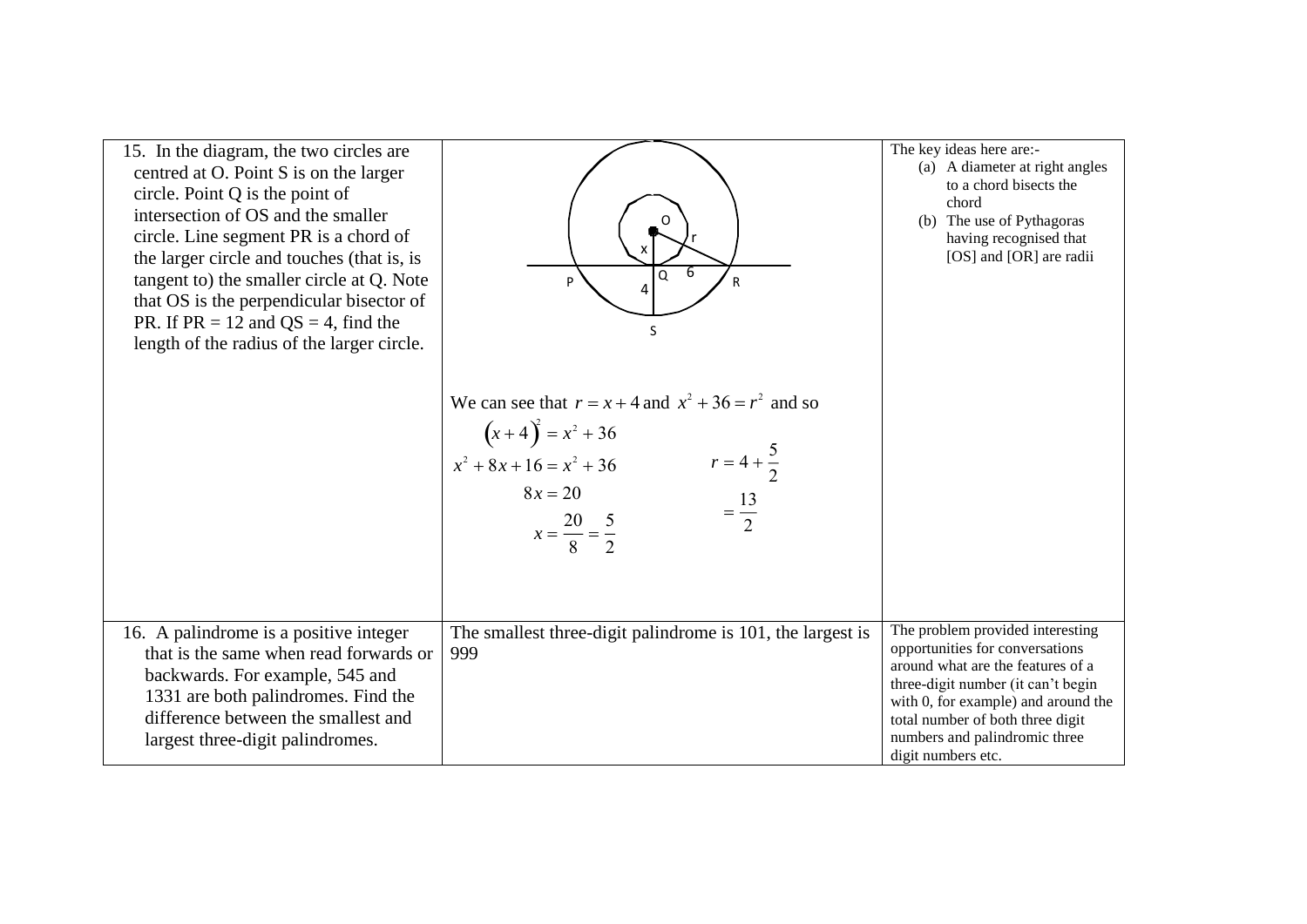| 17. A 51 cm rod is built from 5 cm rods<br>and 2 cm rods. All of the 5 cm rods<br>must come first, and are followed by<br>the 2 cm rods. For example, the rod<br>could be made from seven 5 cm rods<br>followed by eight 2 cm rods. How<br>many ways are there to build the 51<br>cm rod? | The approach here involves recognising that the total<br>length formed the 2cm rods is even and the remaining<br>length is an odd multiple of five (and so ends in five).<br>So the possible lengths are<br>$5+46=1(5)+23(2)$<br>$15 + 36 = 3(5) + 18(2)$<br>$25 + 26 = 5(5) + 13(2)$<br>$35+16=7(5)+8(2)$<br>$45+6=15(5)+3(2)$    | This question should lead to<br>discussions about the properties of<br>numbers generally:<br>Sum and product of even numbers<br>Multipes. How do we know if a<br>number is odd (or even)<br>How do we know (without<br>division) that a number is a<br>multiple of 2, 3, 4 5 and so on. |
|-------------------------------------------------------------------------------------------------------------------------------------------------------------------------------------------------------------------------------------------------------------------------------------------|------------------------------------------------------------------------------------------------------------------------------------------------------------------------------------------------------------------------------------------------------------------------------------------------------------------------------------|-----------------------------------------------------------------------------------------------------------------------------------------------------------------------------------------------------------------------------------------------------------------------------------------|
| 18. Three pumpkins are weighed two at<br>a time in all possible ways. The<br>weights of the pairs of pumpkins are<br>12 kg, 13 kg and 15 kg. How much<br>does the lightest pumpkin weigh?                                                                                                 | The two bigger numbers must be consecutive positive<br>integers as the sum of the lightest with these differs by<br>1. The middle number must be two greater than the<br>smaller as when it is added to the larger the sum is three<br>greater than when it is added to the smaller.<br>Observation the leads to the numbers 5,7,8 |                                                                                                                                                                                                                                                                                         |
| 19. The sum of four numbers is $x$ .<br>Suppose that each of the four numbers<br>is now increased by 1. These four new<br>numbers are added together and then<br>the sum is tripled. What is the value,<br>in terms of $x$ , of the number thus<br>formed?                                | $a+b+c+d=x$<br>$3(a+1+b+1+c+1+d+1)=3(a+b+c+d+4)$<br>$= 3(x+4)$<br>$= 3x + 12$                                                                                                                                                                                                                                                      | The idea here is to reinforce the<br>link between algebra and number<br>generally and that students realise<br>that algebraic solutions are the most<br>powerful because they hold in<br>general                                                                                        |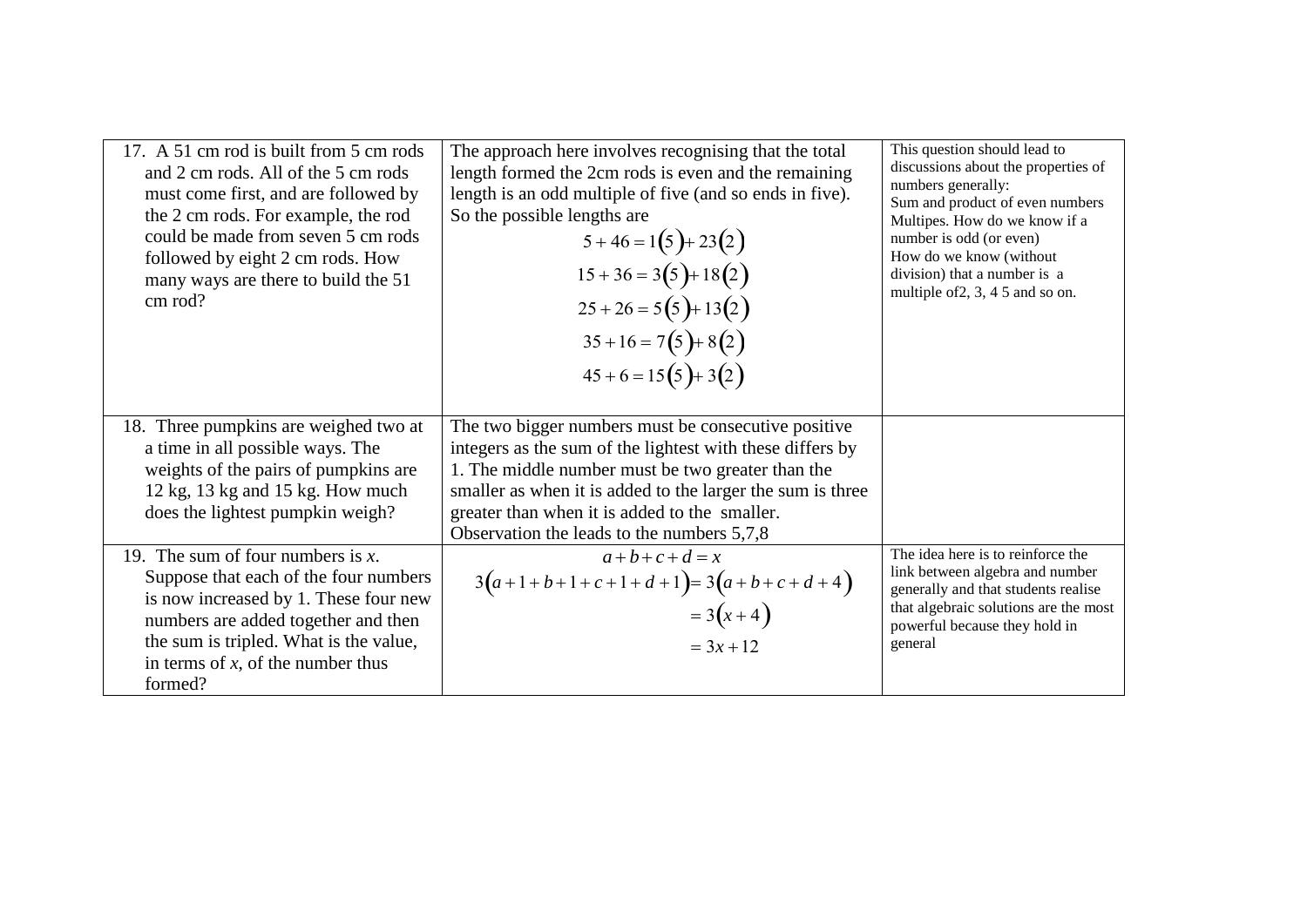| 20. In the figure below, ABCD is a<br>rectangle. The points A, F, and E lie<br>on a straight line. The segments DF,<br>BE, and CA are each perpendicular to<br>FE. Denote the length of DF by $a$ and<br>the length of BE by $b$ . Find the length<br>of FE in terms of $a$ and $b$ . | a<br>$\mathfrak{a}$<br>u<br>ū<br>If the area of the rectangle is A then<br>$A = 2\left(\frac{1}{2}u \times a + \frac{1}{2}u \times b\right)$<br>= $u(a+b)$<br>Therefore $u = \frac{A}{a+b}$ and $\qquad E = 2$<br>$= \frac{2A}{a+b}$ | The discussion points around this<br>problem include recognising the<br>congruent triangles that result from<br>the construction:-drawing the<br>horizontal line segment at right<br>angles to the diagonal of the<br>rectangle. These triangles can then<br>be used to relate the area of the<br>rectangle to that of the required<br>triangles. |
|---------------------------------------------------------------------------------------------------------------------------------------------------------------------------------------------------------------------------------------------------------------------------------------|--------------------------------------------------------------------------------------------------------------------------------------------------------------------------------------------------------------------------------------|---------------------------------------------------------------------------------------------------------------------------------------------------------------------------------------------------------------------------------------------------------------------------------------------------------------------------------------------------|
| 21. The average age of a group of mathematicians<br>and computer scientists is 40. If the<br>mathematicians' average age is 35 and the<br>computer scientists' average age is 50, what is<br>the ratio of the number of mathematicians to<br>the number of computer scientists?       | Say there are $x$ Computer Scientists and $y$<br>Mathematicians, therefore<br>fathermann<br>$x(50) + y(35) = 40$<br>$10x = 5y$<br>and<br>$50x + 35y = 40x + 40y$                                                                     |                                                                                                                                                                                                                                                                                                                                                   |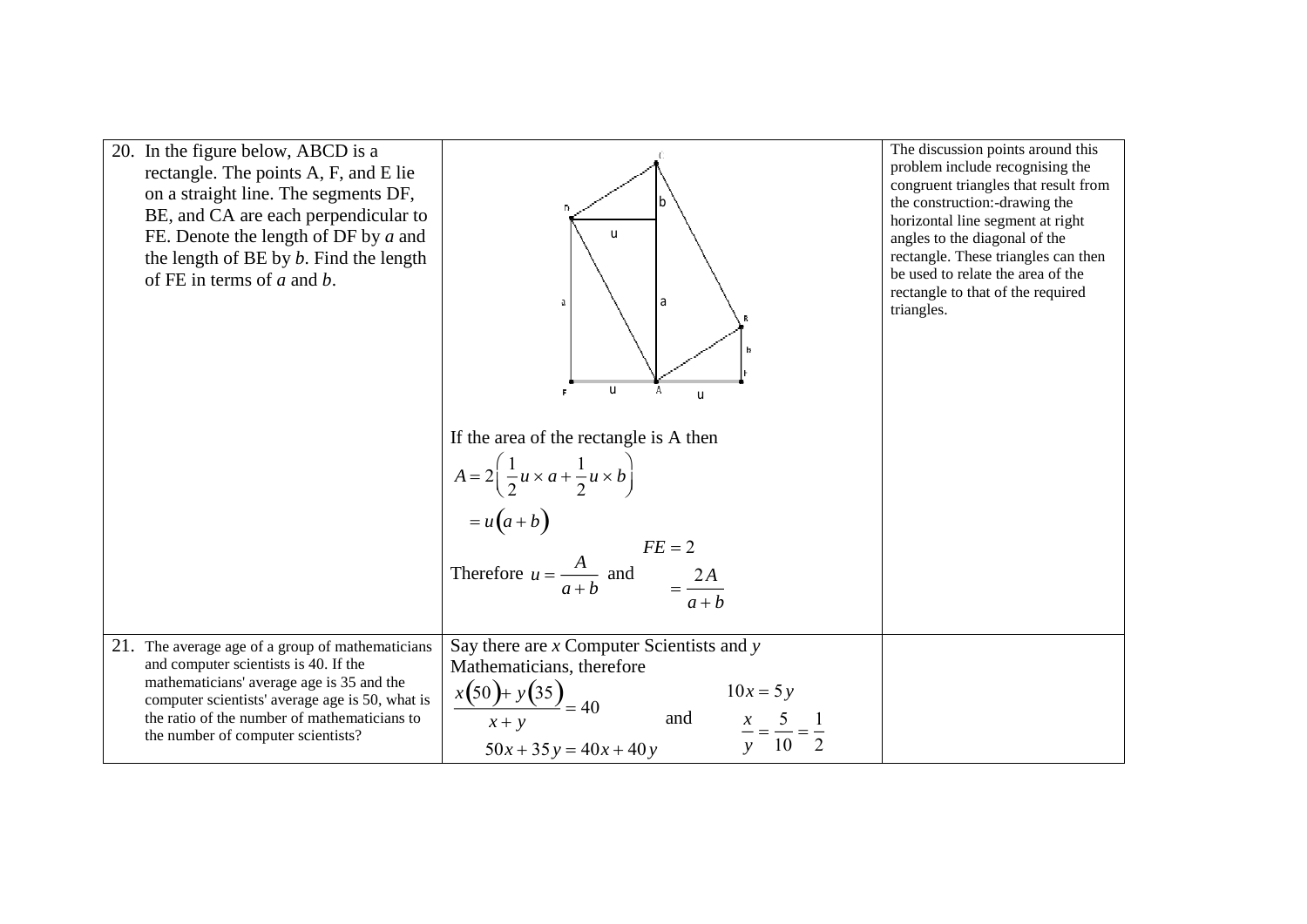| 22. A rectangle with unequal sides is<br>placed in a square so that each vertex<br>lies on a side of the square and divides<br>the side in the ratio 1:2. Find the<br>fraction of the area of the square that<br>is covered by the rectangle. | X<br>2x<br>X<br> 2x <br>2x<br>X<br>2x<br>X<br>Area of the square is $(3x) \times (3x) = 9x^2$ . The area of the<br>smaller triangles is $2\left(\frac{1}{2}x^2\right) = x^2$ while that of the larger<br>triangles is $2\left(\frac{1}{2}4x^2\right) = 4x^2$ . So the fraction covered is |                                                                                                                                                                                                |
|-----------------------------------------------------------------------------------------------------------------------------------------------------------------------------------------------------------------------------------------------|-------------------------------------------------------------------------------------------------------------------------------------------------------------------------------------------------------------------------------------------------------------------------------------------|------------------------------------------------------------------------------------------------------------------------------------------------------------------------------------------------|
|                                                                                                                                                                                                                                               | $rac{5x^2}{9x^2} = \frac{5}{9}$                                                                                                                                                                                                                                                           |                                                                                                                                                                                                |
| (a) How many 10-digit positive<br>23.<br>integers use each and every one of<br>the ten digits 0, 1, $\angle$ – $\angle$ 9 once and<br>once only?<br>(b) How many 10-digit numbers are<br>there?                                               | (a) the required number is<br>$9 \times 9 \times 8 \times 7 \times 6 \times 5 \times 4 \times 3 \times 2 \times 1$<br>(b) there are<br>numbers                                                                                                                                            | (a) The number can't begin<br>with 0 and so there are only 9<br>choices for the first position.<br>As 0 can be included in the<br>second position and we have<br>9 choices, then 8 choices etc |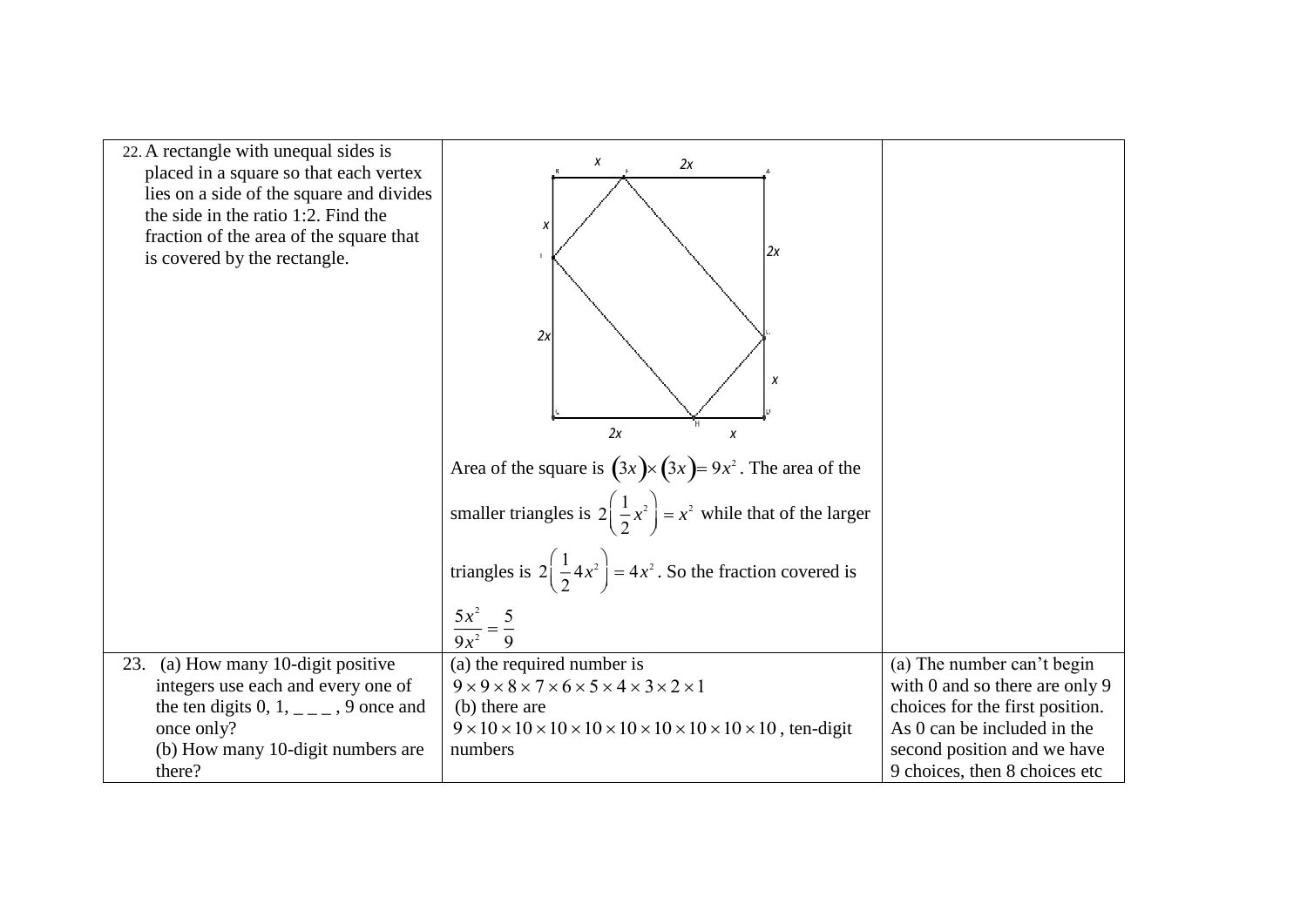| 24. Richie's <b>King Henry</b> training shoes<br>have 9 eyelets on each side, spaced<br>0.7 cm apart. Using the standard<br>lacing shown below. Richie laces<br>his right shoe so that there is 1.4<br>cm between the two parallel rows<br>of eyelets. This leaves 15 cm of<br>lace free on each side for tying.<br>How long is the lace? | There are 16 lacings running diagonally each of length:-<br>$x = \sqrt{1.4^2 + 0.7^2}$<br>$= 1.565 cm$<br>Thee is also one horizontal lace of length 1.4 cm and so<br>the total lengths is<br>$15+15+8 \times 1.565 + 1.4 = 43.92$ cm |                                                                                                                                                                                        |
|-------------------------------------------------------------------------------------------------------------------------------------------------------------------------------------------------------------------------------------------------------------------------------------------------------------------------------------------|---------------------------------------------------------------------------------------------------------------------------------------------------------------------------------------------------------------------------------------|----------------------------------------------------------------------------------------------------------------------------------------------------------------------------------------|
| 25. What is the area of the shaded<br>square shown if the larger square<br>has sides of length 1?                                                                                                                                                                                                                                         | X<br>$\pmb{X}$<br>$\pmb{X}$<br>$\mathbf 1$<br>$\pmb{\chi}$<br>$\ddot{\mathbf{b}}$<br>$\overline{2}$<br>q<br>X<br>X<br>x<br>X                                                                                                          | It should be noted that E,F G<br>and h are the midpoints of the<br>sides of the outer square.<br>Get the students to construct<br>the figure using pen and<br>paper and then GeoGebra. |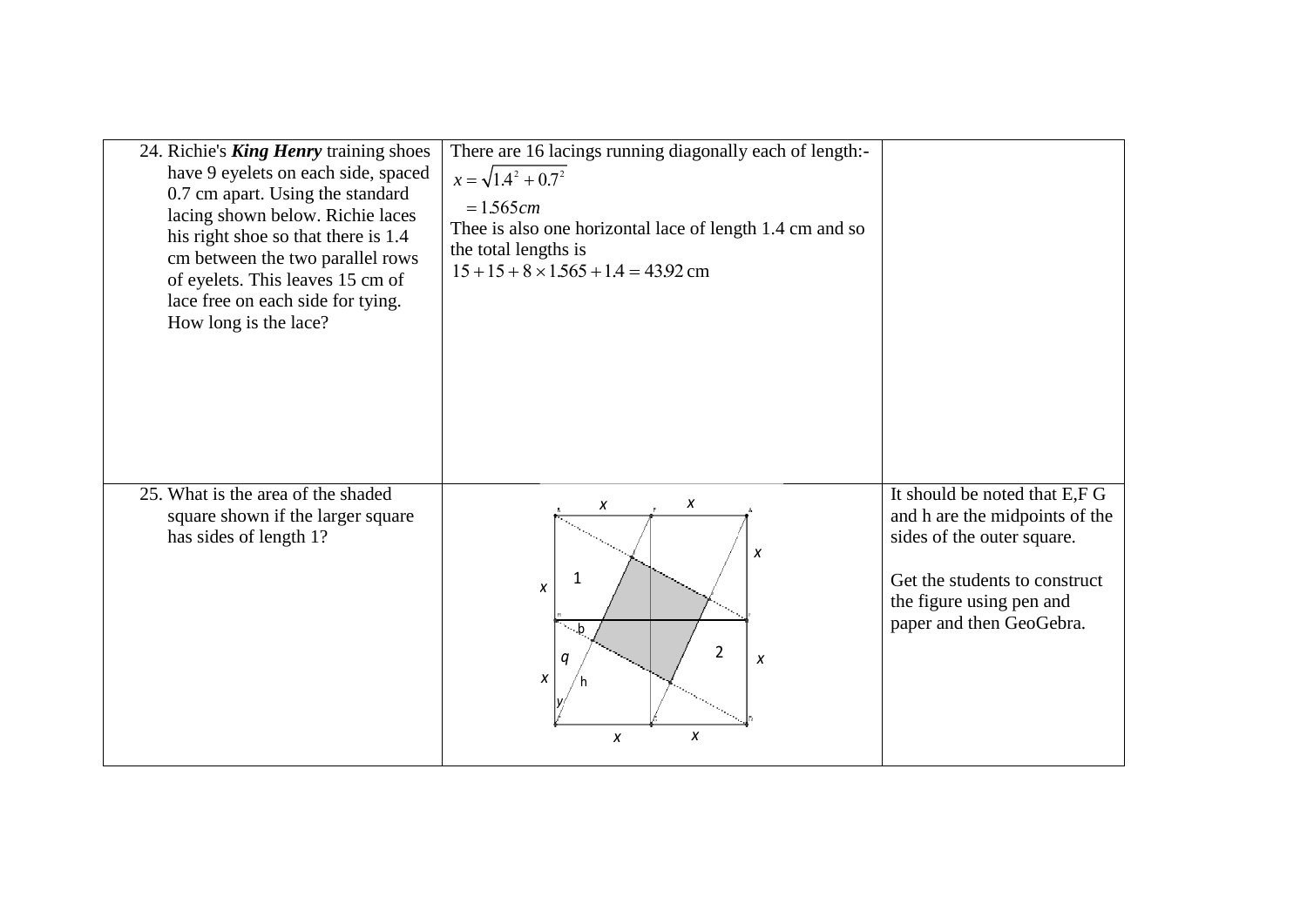So the triangles have area 
$$
A = \frac{1}{2}(2x)(x) = x^2
$$
  
\nNow if we take two of these triangles we are left with  
\nthe two quadrilaterals labelled 1 and 2 in the diagram.  
\nTo find the area of either of these it requires that we take  
\nthe area of two of the triangles labelled q in the diagram  
\nfrom the area of the large triangles. We can see that  
\n
$$
\tan y = \frac{x}{2x} = \frac{1}{2}
$$
 and the area of the triangle is  
\n
$$
\frac{1}{2}(base)(height) = \frac{1}{2}b \times h
$$
\n
$$
\tan y = \frac{1}{2} = \frac{b}{h}
$$
, therefore  $2b = h$  and  $Area = b^2$   
\n
$$
\sin y = \frac{b}{x} = \frac{1}{\sqrt{5}}
$$
\n
$$
b = \frac{x}{\sqrt{5}}
$$
\nArea of  $q = \frac{x^2}{5}$ . Therefore the area of quad 1 is given  
\nby  $x^2 - \frac{2x^2}{5} = \frac{3x^2}{5}$ . The area of the inner square is given  
\nby:  
\n
$$
4x^2 - \left(2x^2 - \frac{3x^2}{5} - \frac{3x^2}{5}\right) = \frac{4x^2}{5}
$$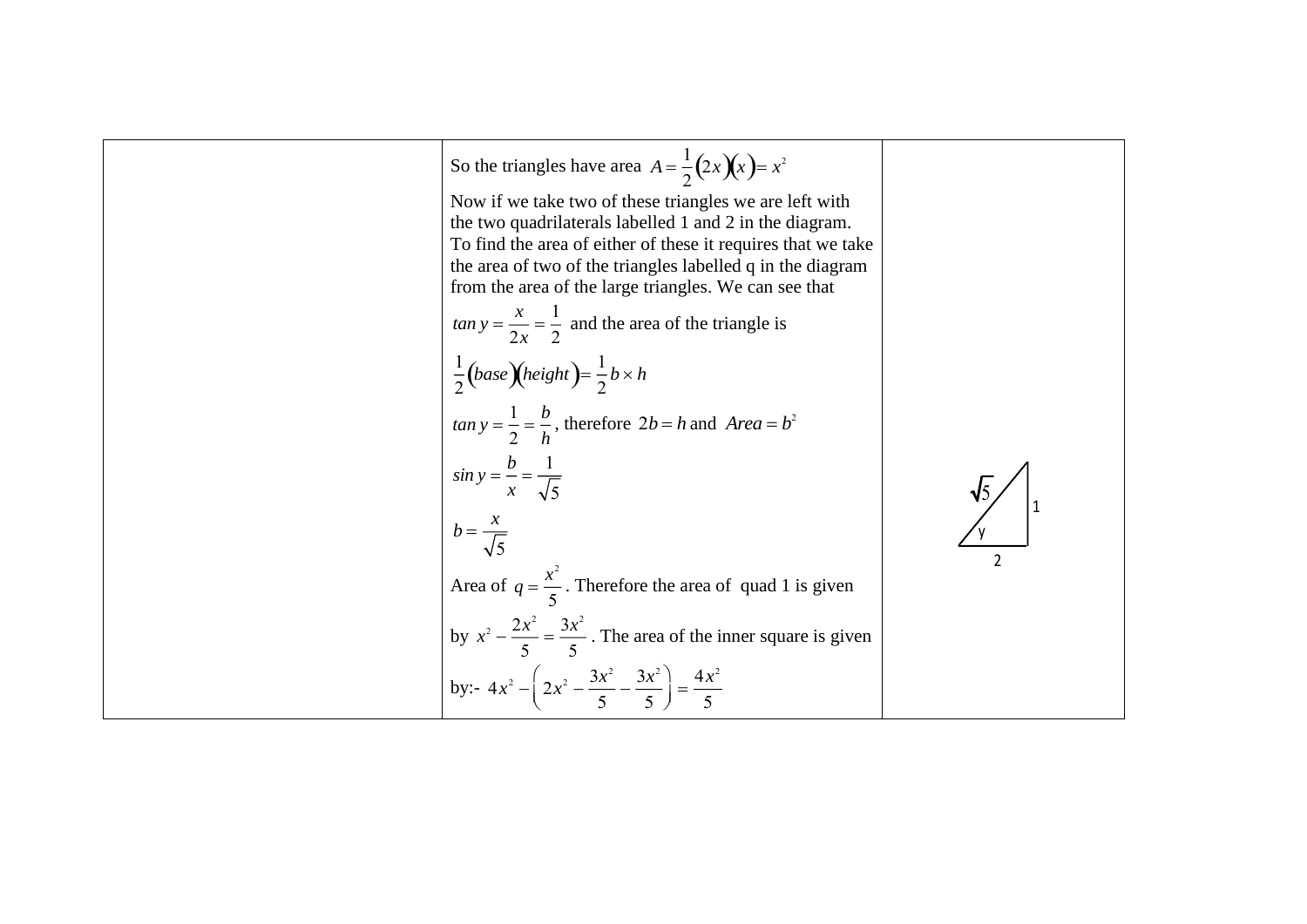| 26. Without using a calculator or a<br>computer, determine which of the<br>two numbers $31^{11}$ or $17^{14}$ is<br>larger?                                                                                                                                                      | $32^{11} = (2 \times 16)^{11}$<br>$= 2^{11} \times 16^{11}$<br>$32^{11} > 31^{11}$<br>$= 8 \times 2^4 \times 2^4 \times 16^{11}$<br>$= 8(16^{13})$<br>Now $17^{14} = 17(17^{13})$ as $17 > 8$ and $17^{13} > 16^{13}$ it follows<br>that $17^{14} > 32^{11}$ and the result follows |  |
|----------------------------------------------------------------------------------------------------------------------------------------------------------------------------------------------------------------------------------------------------------------------------------|-------------------------------------------------------------------------------------------------------------------------------------------------------------------------------------------------------------------------------------------------------------------------------------|--|
| 27. A machine-shop cutting tool has<br>the shape of a notched circle, as<br>shown. The radius of the circle is<br>50 cm, the length of CD is 6 cm,<br>and that of BD is 2 cm. The angle<br>CBD is a right angle. Find the<br>distance from D to the centre of the<br>circle (A). | 50<br>1. Find the horizontal distance AD $AD = \sqrt{50^2 - 6^2}$<br>= 49.64<br>2. Now DB. $DB = (50 - 49.64)$                                                                                                                                                                      |  |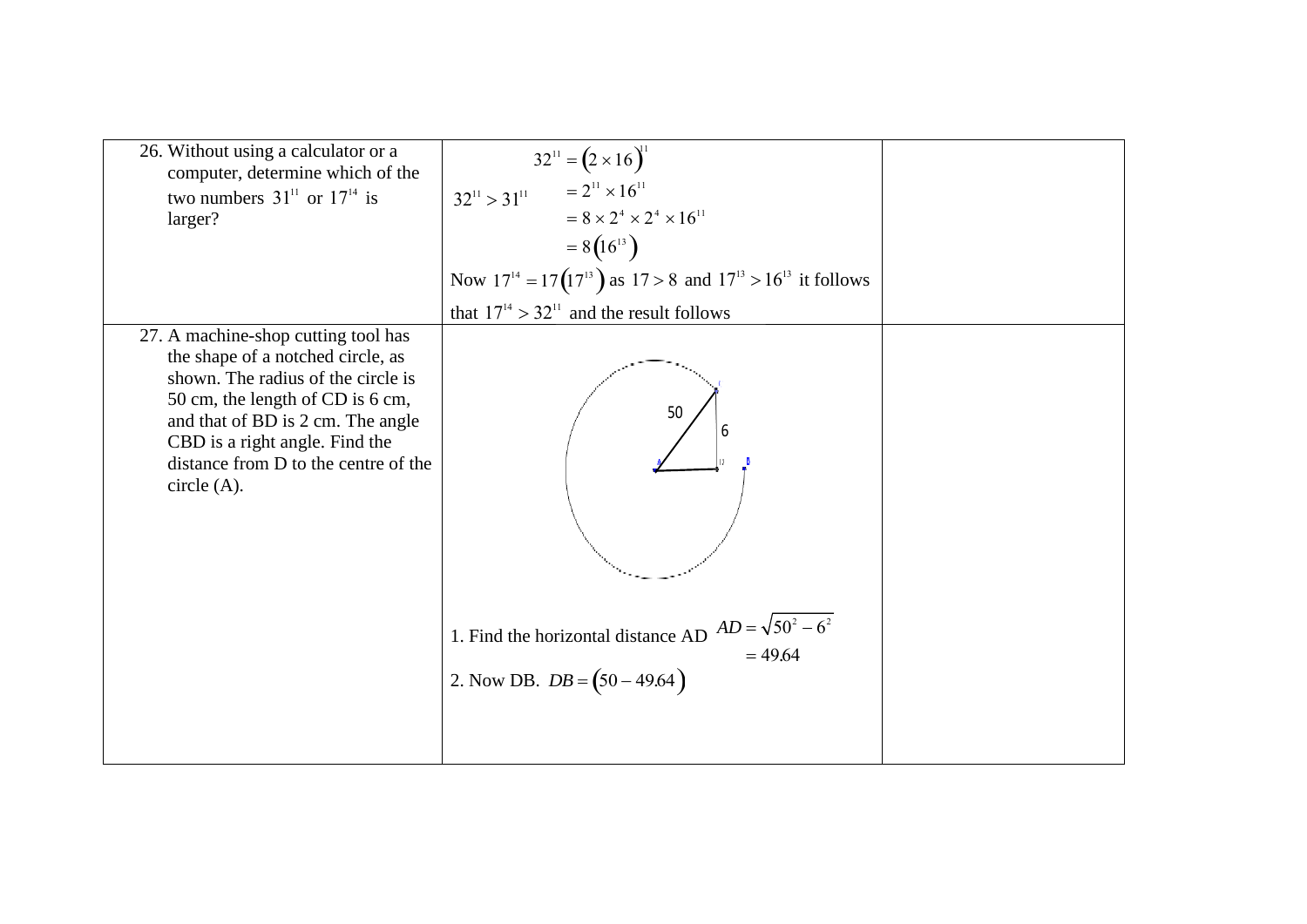| 28. The numbers 1447, 1005, and 1231 | The solution involves looking a number of mutually                        | The main thing to consider     |
|--------------------------------------|---------------------------------------------------------------------------|--------------------------------|
| have something in common: each       | exclusive cases:                                                          | here is that the use of        |
| is a four-digit number beginning     | Numbers where 1 is repeated                                               | diagrams to solve this type of |
| with 1 that has exactly two          | (a) 1 first and second:- $1 \times 1 \times 9 \times 8$ . The other cases | problem is very useful. So if  |
| identical digits. How many such      | (first and third and first and last also have the same                    | the students mark out four     |
| numbers are there?                   | number of possibilities). The total number is $3 \times 72$               | boxes and considers all of the |
|                                      | (b) Matching numbers (other than 1 second and third).                     | ways that they can be filled   |
|                                      | We get $1 \times 9 \times 1 \times 8$ . Now the other cases:- matching    | without repeating any of the   |
|                                      | numbers second and last and third and last also                           | earlier cases                  |
|                                      | yield these numbers of possibilities. So the total is                     |                                |
|                                      | 3(72)                                                                     |                                |
|                                      |                                                                           |                                |
|                                      | The grand total is $3(72) + 3(72) = 6(72)$                                |                                |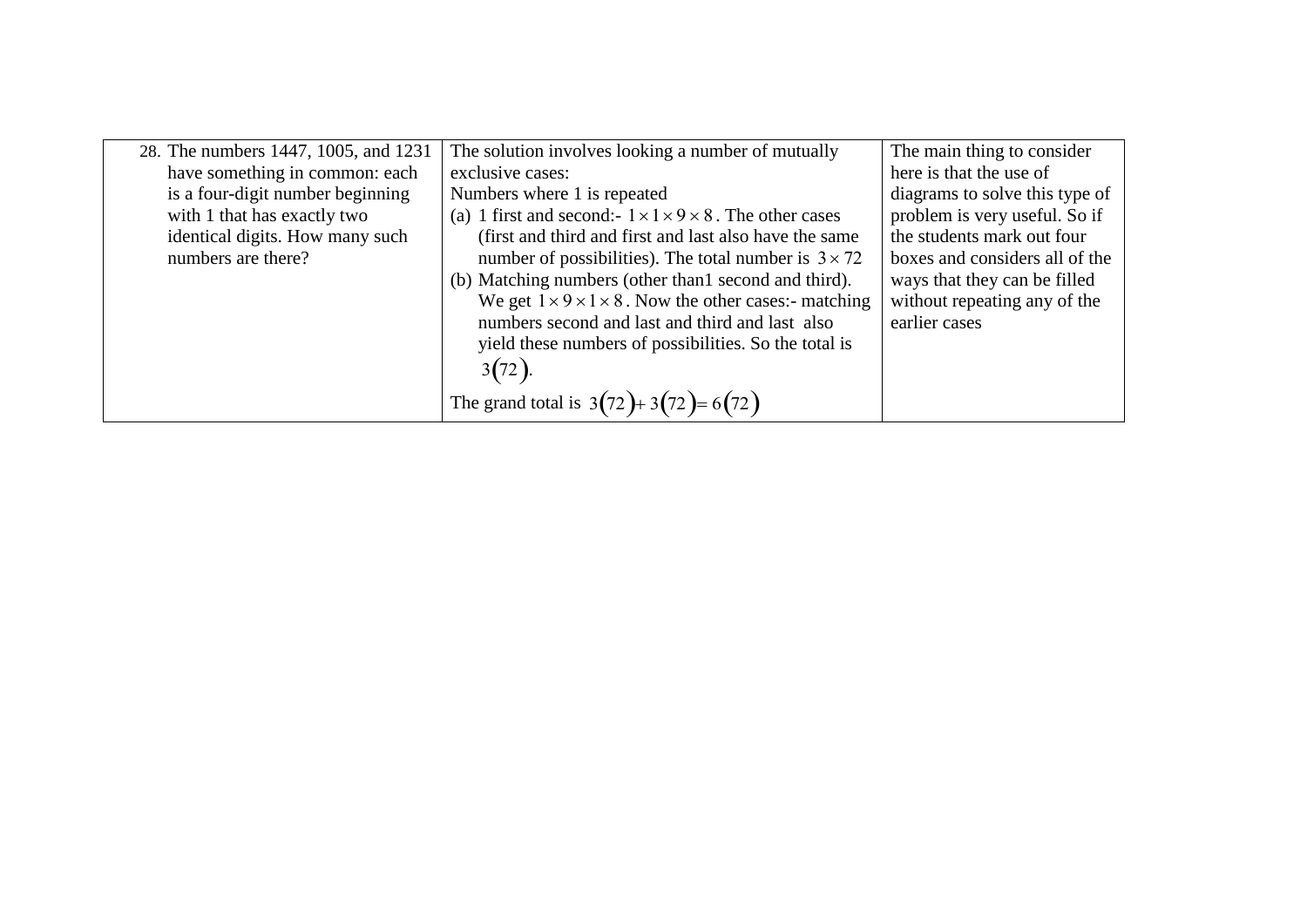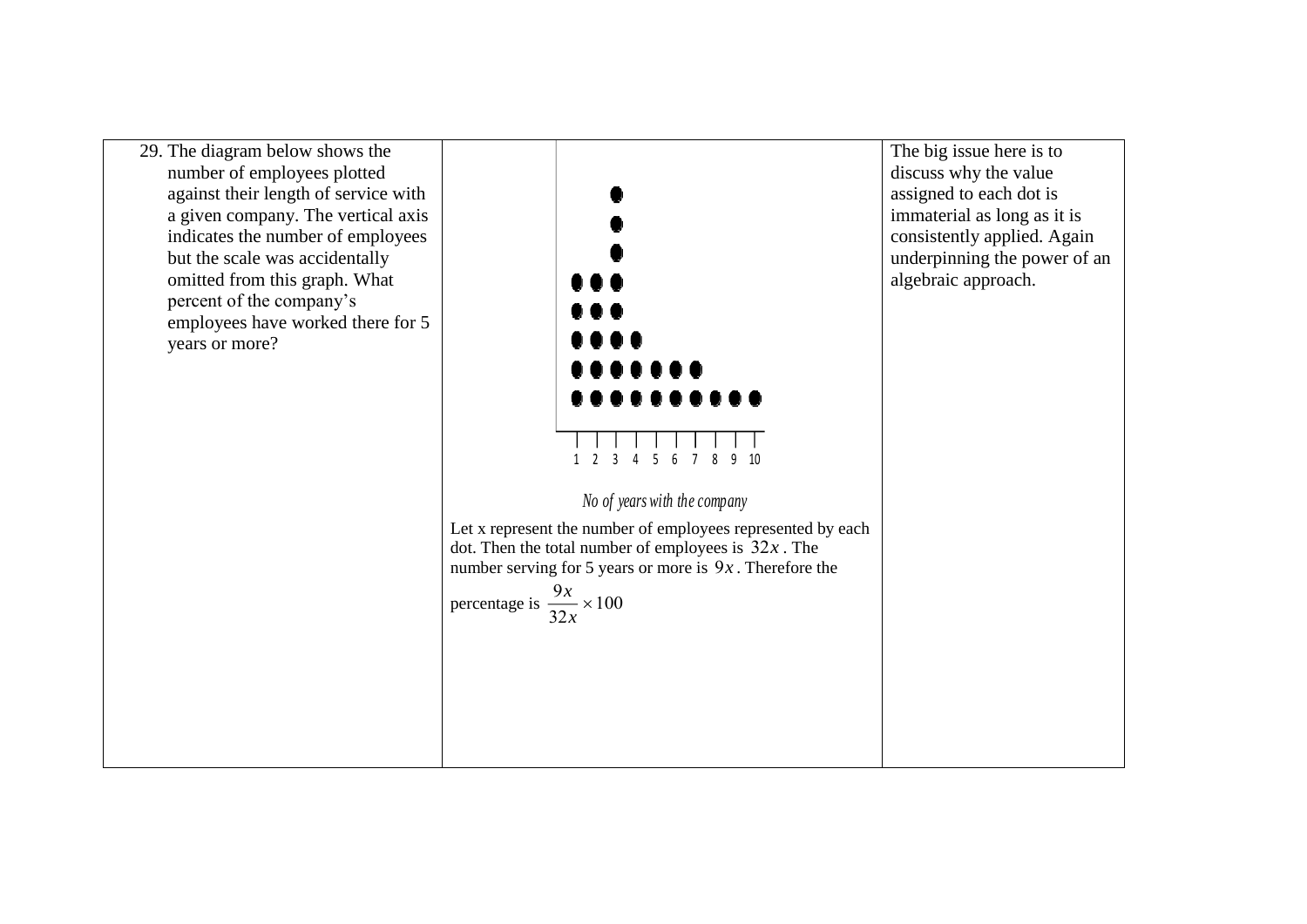| 30. What do the numbers 2335, 1446,<br>and 1321 have something in<br>common? How many such<br>numbers are there? | They are four-digit numbers with exactly two repeated<br>digits<br>Again we should look at a diagram to explore the<br>answer                                                                                                                                                                                                                                                                                                                                                                                                                                                                      | The most important thing<br>about this problem is not the<br>solution per se rather the<br>discussion about the care that |
|------------------------------------------------------------------------------------------------------------------|----------------------------------------------------------------------------------------------------------------------------------------------------------------------------------------------------------------------------------------------------------------------------------------------------------------------------------------------------------------------------------------------------------------------------------------------------------------------------------------------------------------------------------------------------------------------------------------------------|---------------------------------------------------------------------------------------------------------------------------|
|                                                                                                                  | (a) The repeated digit can be first and second location.<br>In such a case the number of outcomes is<br>$9 \times 1 \times 9 \times 8$ always remembering that 0 can't<br>appear first. Now we get the same number of<br>outcomes if the repeated digits are in the first and<br>third and first and last, giving $3(9 \times 1 \times 9 \times 8)$ .                                                                                                                                                                                                                                              | should be taken in describing<br>how the numbers are.<br>constructed and the need to<br>treat some cases separately.      |
|                                                                                                                  | (b) We can repeat the process for second and third and<br>we have two cases: $(i)$ where 0 is the repeated<br>number $9 \times 1 \times 1 \times 8$ and (ii) where it is not<br>$8 \times 9 \times 1 \times 8$ a matching number for second and last.<br>(c) The only one remaining is where the matching<br>numbers are third and last, there are two cases (i)<br>where 0 is repeated $9 \times 8 \times 1 \times 1$ , and (ii) where 0 is<br>not repeated $9 \times 8 \times 1 \times 1$ filling the restricted<br>locations first<br>The total is arrived at by adding the individual outcomes |                                                                                                                           |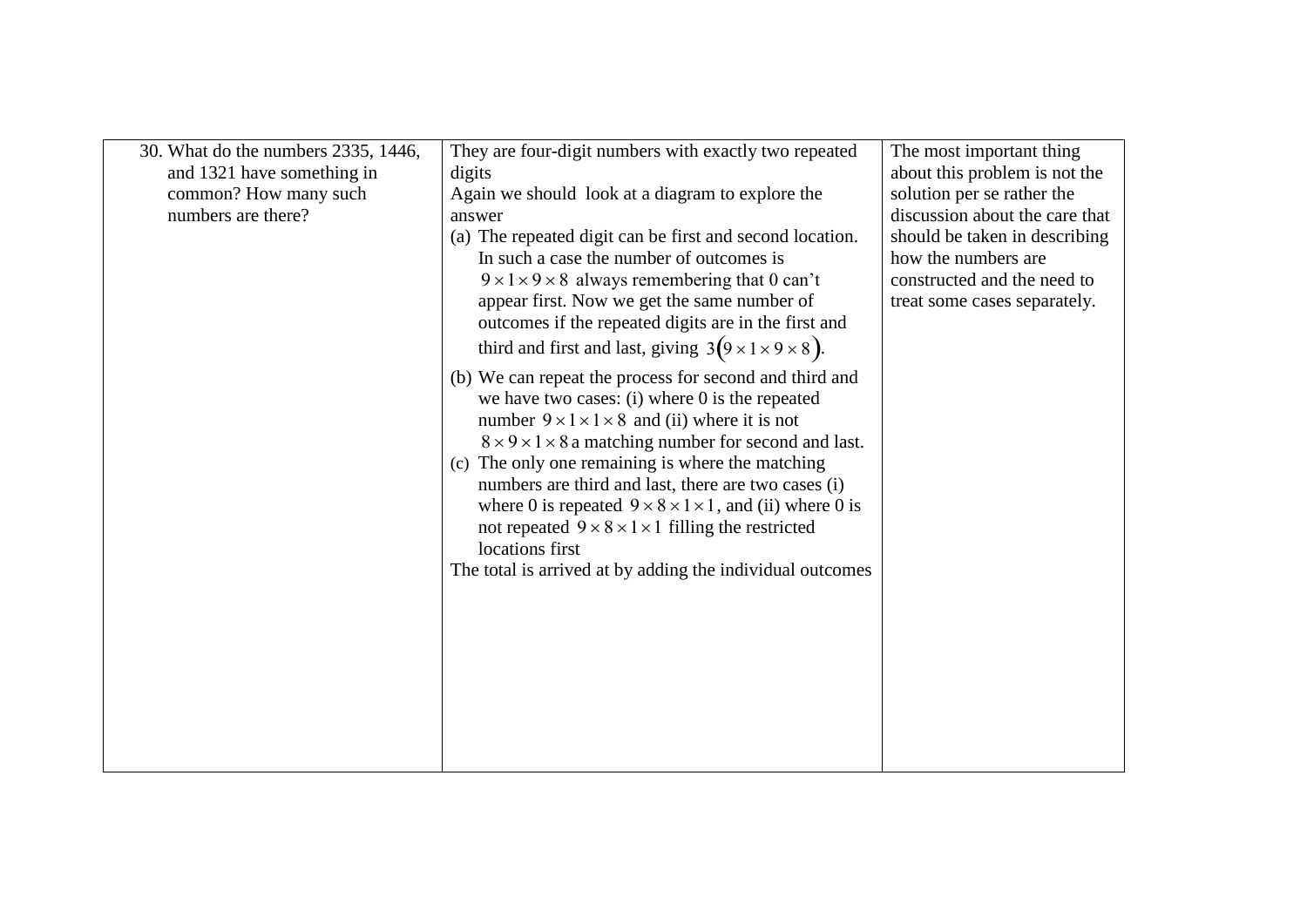| 31. Can you find a rule to describe<br>numbers in the sequence; 101, 104,<br>$109, 116, \ldots$<br>Find the next four terms in the<br>sequence                                                                                                                                                                                                                                                    | Each number increases by an adjacent odd number each<br>time:-<br>$101 + 3 = 104$<br>$104 + 5 = 109$<br>$109 + 7 = 119$<br>The next four terms are:-<br>$119 + 9 = 128$<br>$128 + 11 = 139$<br>$139 + 13 = 152$                                                                                               |  |
|---------------------------------------------------------------------------------------------------------------------------------------------------------------------------------------------------------------------------------------------------------------------------------------------------------------------------------------------------------------------------------------------------|---------------------------------------------------------------------------------------------------------------------------------------------------------------------------------------------------------------------------------------------------------------------------------------------------------------|--|
| 32. Mrs Gallagher bought a new plant for<br>my garden and asked her children to<br>guess the type and colour of the plant.<br>Conor said it was a red rose, Sharon<br>said it was a purple daisy, and Orla<br>said it was a red dahlia. Each was<br>correct in stating <i>either</i> the colour or<br>the type of plant. Identify the plant<br>bought by Mrs Gallagher? Explain<br>your reasoning | As it can't be a red rose and the same time a red dahlia<br>and if the colour is not red, then either Conor or Orla got<br>both wrong, which disallowed by the assumption in the<br>question So it's a red daisy as Sharon must have got the<br>flower's name correct                                         |  |
| 33. A pool has a volume of 2000 litres.<br>Tommy starts filling the empty pool<br>with water at a rate of 10 litres per<br>minute. The pool springs a leak after<br>10 minutes and water leaks out at 1<br>litre per minute from then on.<br>Beginning from the time when<br>Tommy starts filling the empty pool,<br>how long does it take to completely<br>fill the pool?                        | The rate at which the pool fills after 10 minutes is 9<br>litres per minute. The volume to be filled is<br>$2000 - 100 = 1900$ litres. The time taken from the time<br>the pool springs a leak is therefore:-<br>1900<br>$\frac{1200}{9}$ = 211.11 <i>min</i><br>The total time is $211.11 + 10 = 221.11$ min |  |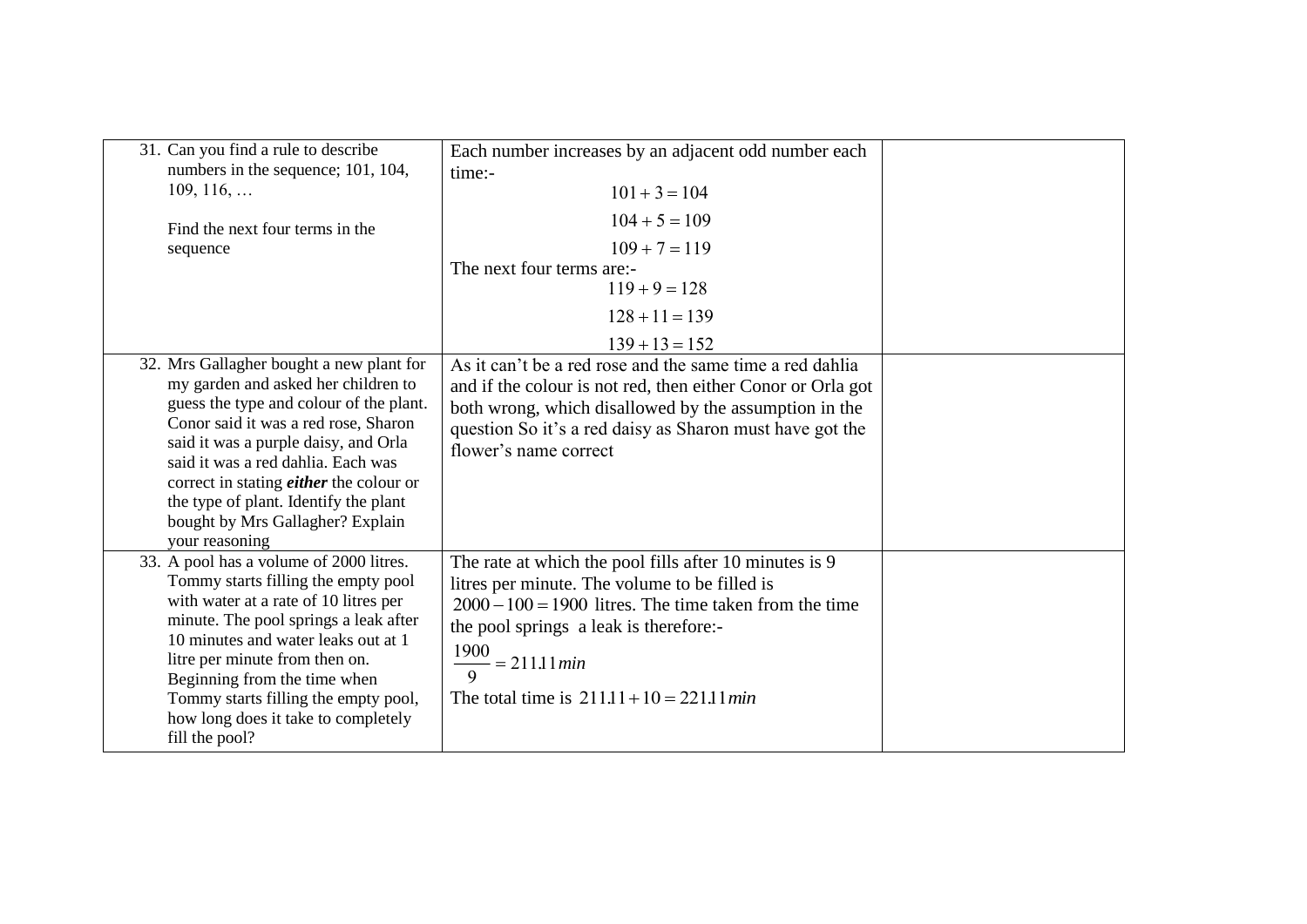| 34. What is the surface area of a cube of<br>side 5 cm. Three such cubes are joined<br>together side-by side as shown. What<br>is the surface area of the resulting<br>cuboid?                                                      | Surface area of the cube is $6 \times (5^2) = 150 \text{ cm}^2$<br>The cuboid has dimensions $5 \times 15 \times 15$ and so the<br>surface area is $2(5 \times 15) + 4(15^2) = 1050$ cm <sup>2</sup>                                                                                                                                                        |                                                                                                                                                                                 |
|-------------------------------------------------------------------------------------------------------------------------------------------------------------------------------------------------------------------------------------|-------------------------------------------------------------------------------------------------------------------------------------------------------------------------------------------------------------------------------------------------------------------------------------------------------------------------------------------------------------|---------------------------------------------------------------------------------------------------------------------------------------------------------------------------------|
| 35. In the diagram, a garden is enclosed<br>by six straight fences. If the area of<br>the garden is $168m^2$ , what is the length<br>of the fence around the garden                                                                 |                                                                                                                                                                                                                                                                                                                                                             |                                                                                                                                                                                 |
| 36. The first four terms of a sequence are<br>1, 4, 2, and 3. Beginning with the fifth<br>term in the sequence, each term is the<br>sum of the previous four terms.<br>Therefore, the fifth term is 10. What is<br>the eighth term? | $T_{\rm s} = 1 + 4 + 2 + 3 = 10$<br>$T_{6} = 4 + 2 + 3 + 10 = 19$<br>$T_1 = 2 + 3 + 10 + 19 = 34$<br>$T_s = 3 + 10 + 19 + 34 = 66$                                                                                                                                                                                                                          | Sometimes, a solution just<br>requires perseverance. This is<br>a case in point                                                                                                 |
| 37. The set contains<br>the first 50 positive integers. After the<br>multiples of 2 and the multiples of 3<br>are removed, how many integers<br>remain in the set S?                                                                | There are 25 multiples (in fact there are 5 in each<br>decade) of two there are also 16 multiples of three as<br>$\frac{50}{3}$ = 16 $\frac{2}{3}$ , therefore there are 41 multiples combined<br>however there are a number of common multiples<br>$(6,12, 18, 24, 30, 36, 42, 48)$ all of which are six apart.<br>So the number remaining is $50-41+8=17$ | So this is worth using wither<br>to introduce or reinforce<br>common multiples. Questions<br>relating to the properties of<br>the remaining numbers are<br>also worth pursuing? |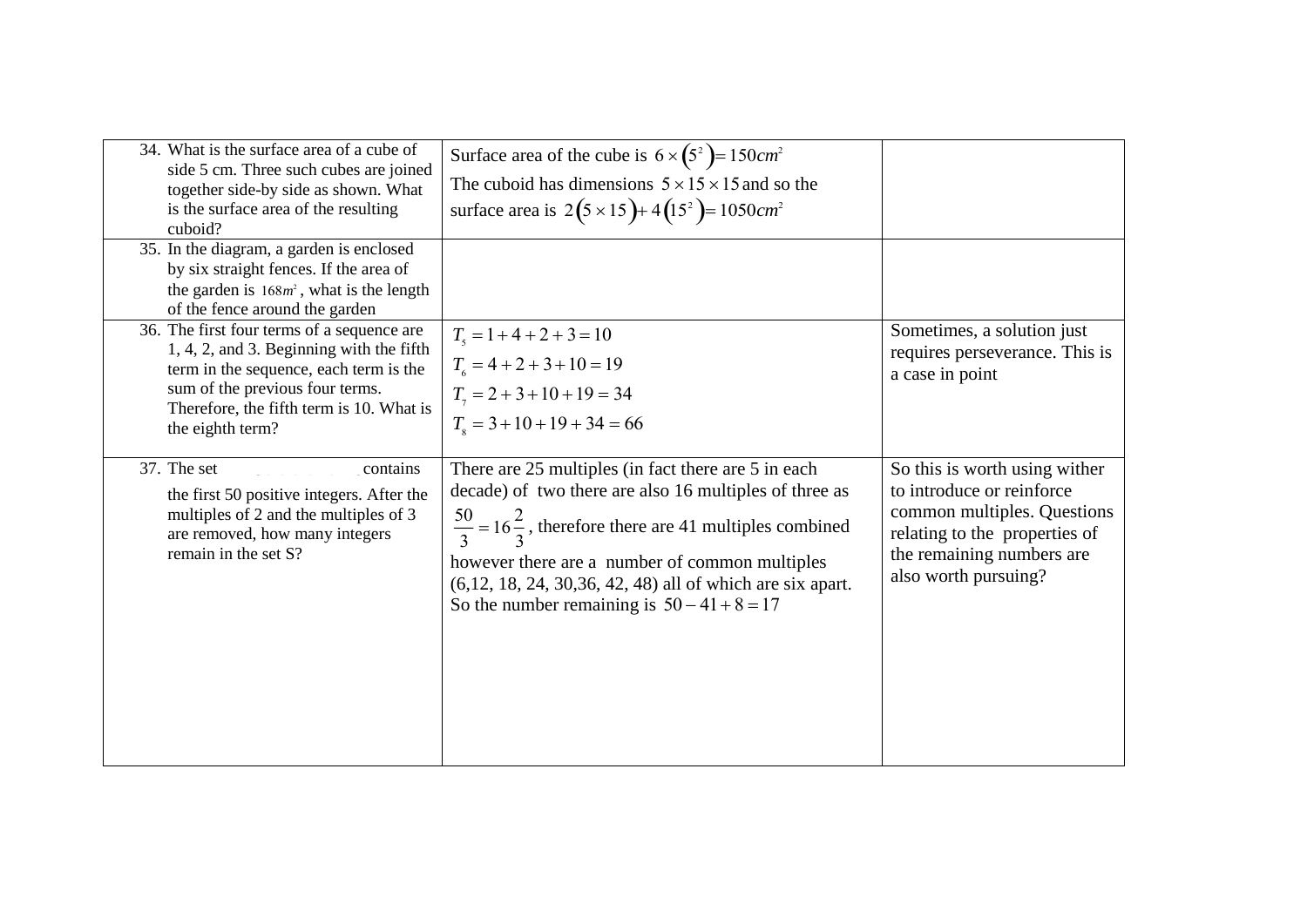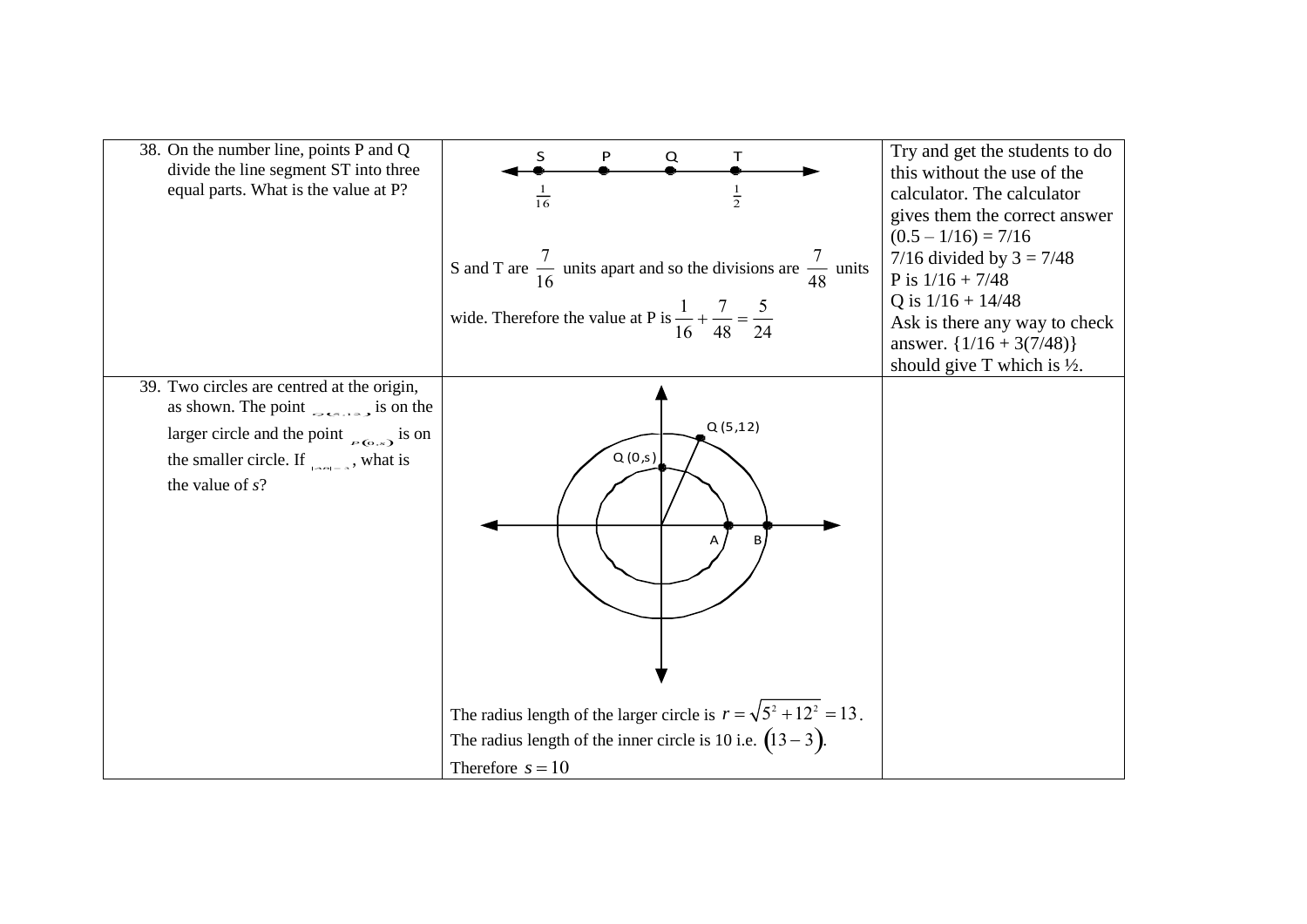| 40. In the diagram, there are 26 levels,   | Level A                                                         | This is an example of           |
|--------------------------------------------|-----------------------------------------------------------------|---------------------------------|
| labelled $\sim$ There is one dot           |                                                                 | exponential growth where the    |
| on level A. Each of levels                 | Level B                                                         | base is 2. This type of         |
| $\overline{\phantom{a}}$ contains twice as | Level C                                                         | problem is particularly         |
| many dots as the level immediately         |                                                                 | fascinating in that mitosis in  |
| above. Each of levels                      | Level D                                                         | biology obeys this type of      |
| $\frac{1}{2}$ contains the same            |                                                                 |                                 |
| number of dots as the level                | There are 13 levels where the doubling takes place. Level B     | behaviour-without the skips     |
| immediately above. How many dots           | is Level 1 in this case and the number of dots is $2^1$ so we'd | at every second level. A very   |
| does level Z contain?                      | expect $2^{13} = 8192$ dots on level Z (or level 13)            | nice question might be to ask   |
|                                            |                                                                 | the students to establish the   |
|                                            |                                                                 | number of dots on level O or    |
|                                            |                                                                 | S and so on. A particularly     |
|                                            |                                                                 | keen student might determine    |
|                                            |                                                                 | the total number of dots in the |
|                                            |                                                                 | array.                          |
|                                            |                                                                 |                                 |
|                                            |                                                                 |                                 |
|                                            |                                                                 |                                 |
|                                            |                                                                 |                                 |
|                                            |                                                                 |                                 |
|                                            |                                                                 |                                 |
|                                            |                                                                 |                                 |
|                                            |                                                                 |                                 |
|                                            |                                                                 |                                 |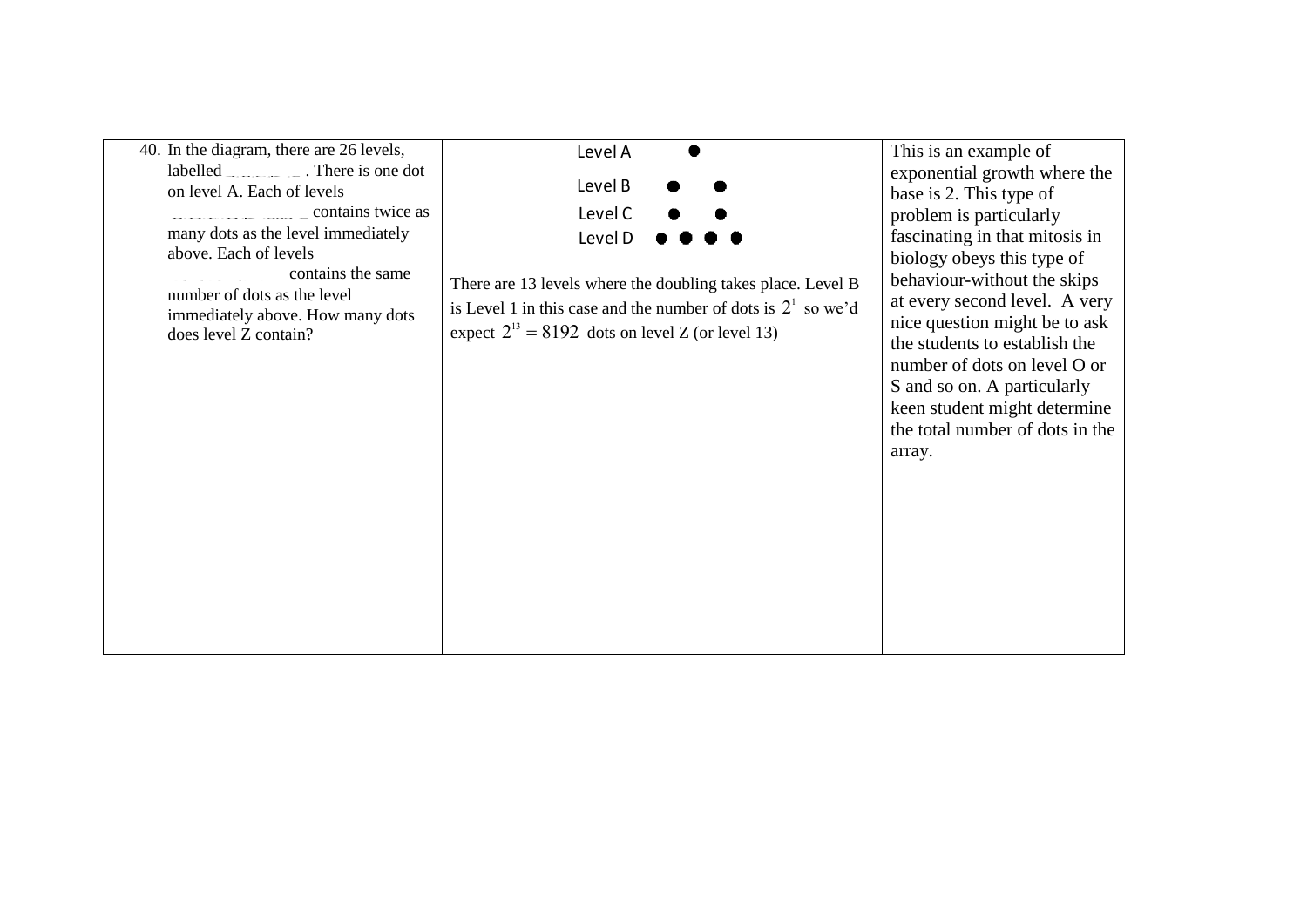| 41. In the figure below, B, C, D are<br>points on the circle with centre O,<br>and the lengths of the segments<br>$ AB  =  BO $ . If the $ \langle COD  = \alpha$ , find<br>$\vert \langle ABO \vert$ in terms of $\alpha$ .                                                                                                   | C<br>$180-x$<br>, D<br>A<br>$\Omega$<br>0.5x<br>$y = 180^\circ - 2x$ and the required angle is $180 - x$<br>$\alpha = 180 - \frac{x}{2} - y$<br>$y+2x = 180$<br>$y = 180 - 2x$ and $\alpha = 180 - \frac{x}{2} - (180 - 2x)$<br>$\alpha = \frac{3x}{2}$                                                                | A common oversight for<br>students is that triangles<br>comprised of the radii of the<br>same triangle are isosceles.<br>The most common error one<br>can expect from students with<br>this question however is that<br>they will assume alternate<br>angles where none exist |
|--------------------------------------------------------------------------------------------------------------------------------------------------------------------------------------------------------------------------------------------------------------------------------------------------------------------------------|------------------------------------------------------------------------------------------------------------------------------------------------------------------------------------------------------------------------------------------------------------------------------------------------------------------------|-------------------------------------------------------------------------------------------------------------------------------------------------------------------------------------------------------------------------------------------------------------------------------|
| 42. A hybrid car can run on petrol or on<br>ethanol. It can drive for 495<br>kilometres on 45 litres of petrol and it<br>can drive 280 kilometres on 14 litres<br>of ethanol. If the price of petrol $\in$ 1.61<br>per litre, find the price per litre of<br>ethanol which will give the same cost<br>per kilometre as petrol? | so the required angle is $180 - \frac{2\alpha}{3}$<br>The petrol car has a consumption of 11 kilometres per<br>litre at a cost of $11 \times 1.61 = 617.71$<br>The ethanol car has a consumption of 20 kilometres per<br>litre and so<br>$20 \times cost / l = 17.71$<br>$cost / l = \frac{17.71}{20} = 60.886 l^{-1}$ |                                                                                                                                                                                                                                                                               |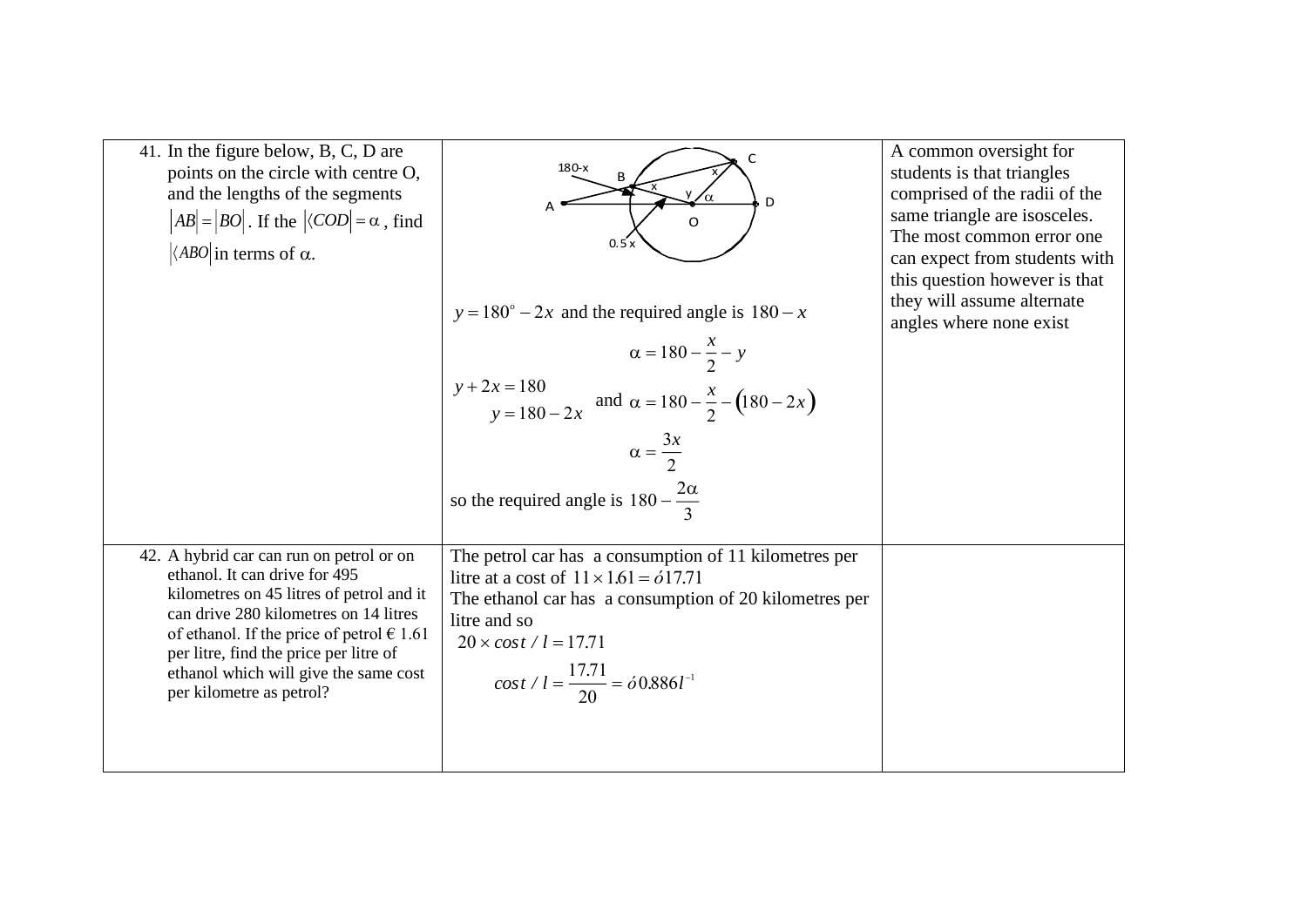| 43. Determine which of the following<br>statements is true for any two integers<br>p and q where 11 divides into $2p+5q$<br>(a) 11 divides into $2p-5q$<br>$(b)$ 11 divides into<br>$(2p+5q)^2$<br>(c) 22 divides into $8p + 20q$<br>(d) 11 does not divide into<br>(e) $\epsilon$ = $\epsilon$ = $\epsilon$ divide into 11 | (a) Not true as $2p-5q$ is not a multiple of,<br>(b) True as $\frac{1}{2}$ divides by<br>(c) True as 22 is twice eleven and $\frac{1}{2}$ is $4(2p+5q)$<br>so 2 and 11 are factors of $8p + 20q$ or 22 is a factor of<br>$8p + 20q$<br>(d) 11 does divide into $8p + 20q$ as<br>$8p + 20q = 4(2p + 5q)$ , so the statement is not true<br>(e) It is only true if $2p+5q=11$ so it is not generally true |                                                                                                                                                                                                                                                                                                                                                                                                                                                                                                                                                                               |
|-----------------------------------------------------------------------------------------------------------------------------------------------------------------------------------------------------------------------------------------------------------------------------------------------------------------------------|---------------------------------------------------------------------------------------------------------------------------------------------------------------------------------------------------------------------------------------------------------------------------------------------------------------------------------------------------------------------------------------------------------|-------------------------------------------------------------------------------------------------------------------------------------------------------------------------------------------------------------------------------------------------------------------------------------------------------------------------------------------------------------------------------------------------------------------------------------------------------------------------------------------------------------------------------------------------------------------------------|
| 44. The circles shown below are<br>concentric and have radii of length 3<br>cm, 4cm, 5cm and 6 cm respectively.<br>What is the probability that a random<br>shot that hits the target at will hit the<br>bull's eye (i.e. land in the innermost<br>circle)?                                                                 | The area of the inner circle is 0.25 of the total area.<br>$\pi3^2$<br>$\frac{\pi 3^2}{\pi 6^2} = \frac{9}{36} = \frac{1}{4}$ Therefore the probability of a bull's-eye is<br>0.25<br>1<br>5<br>3<br>11<br>7<br>9<br>15<br>19<br>13<br>17                                                                                                                                                               | Once the marksman hits the<br>target, the only point of<br>interest is the area of the<br>inner circle compared to the<br>rest. The problem assumes a<br>random distribution of shots<br>on the target area, and<br>perhaps the use of the word<br>marksman isn't really<br>appropriate! Follow up<br>questions might include, what<br>would the probability of<br>hitting the outer ring? Etc. A<br>nice extension question<br>would be to ask the students<br>to figure out the probability<br>of hitting France when a dart<br>is thrown at the map of<br>mainland Europe. |